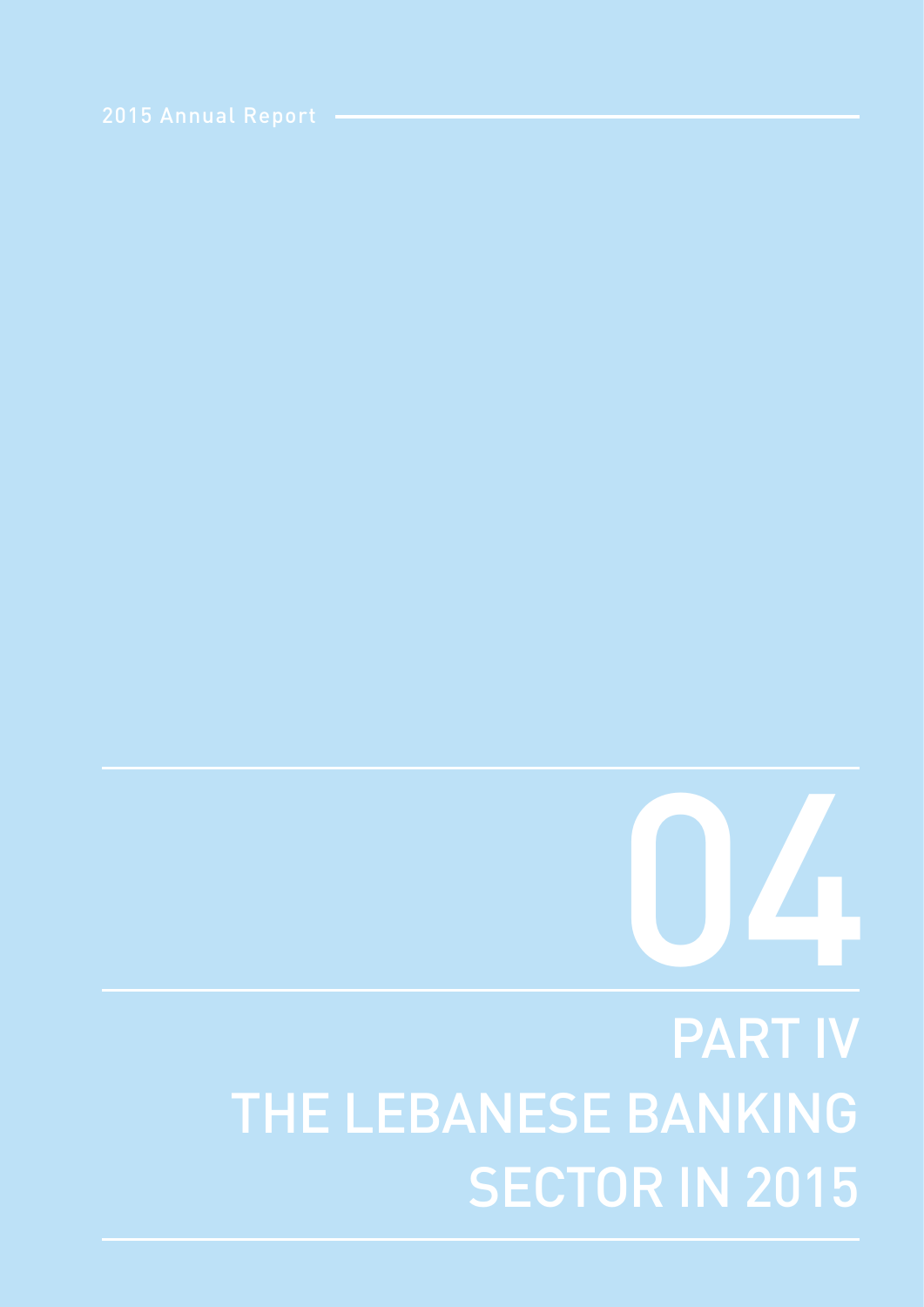### I- THE STRUCTURE OF THE LEBANESE BANKING SECTOR, SOCIAL RESPONSIBILITY AND INVOLVEMENT IN FINANCIAL GLOBALIZATION

- At the end of 2015, the number of banks operating in Lebanon reached 69 distributed among **1-1** 53 commercial banks and 16 investment banks. During the mentioned year, the list of banks was amended by removing each of "Al-Ahli International Bank S.A.L." after merging it with "Fransabank S.A.L.", and the "National Bank of Abu Dhabi S.A.A." that started its activity as a representative office, and "Warka Bank for Investment and Finance J.S.C.". The name of "Standard Chartered Bank S.A.L." was also changed to become "Cedrus Bank S.A.L." after an acquisition operation. It is possible to distribute banks operating in Lebanon among 49 groups: 31 groups for Lebanese banks with majority Lebanese control, and 18 groups for Arab/Foreign Banks and Lebanese banks with majority Arab/Foreign control. There are also 12 foreign banks representative offices in Lebanon. Banks operating in Lebanon have correspondence relationships with 183 banks in 82 cities around the world facilitating financial transactions with other countries and vice-versa.
- **1-2** Commercial banks operating in Lebanon at the end of 2015 were distributed as follows: 32 Lebanese banks S.A.L. with majority Lebanese control, 9 banks S.A.L. with Arab control owning large shares in Lebanese banks with Lebanese administrations, 8 branches for Arab commercial banks and 4 branches for foreign commercial banks. Among commercial banks, five Islamic banks and a few number of private banks to classify the others as universal banks, whose strategy is based on diversified sources of income starting with banking for corporate large companies, to retail banking and the expansion in serving small and medium companies, in addition to investment and treasury services, financial intermediation, and private services all the way to small loan services.

The total number of branches of operating banks reached 1,060 branches at the end of 2015, which are distributed among Lebanese regions consistently with the relative geographic distribution of economic activities.

**Geographical distribution of commercial banks** 

Beirut & Suburbs 54%



#### **Lebanese Banking Sector Structure - end 2015**

92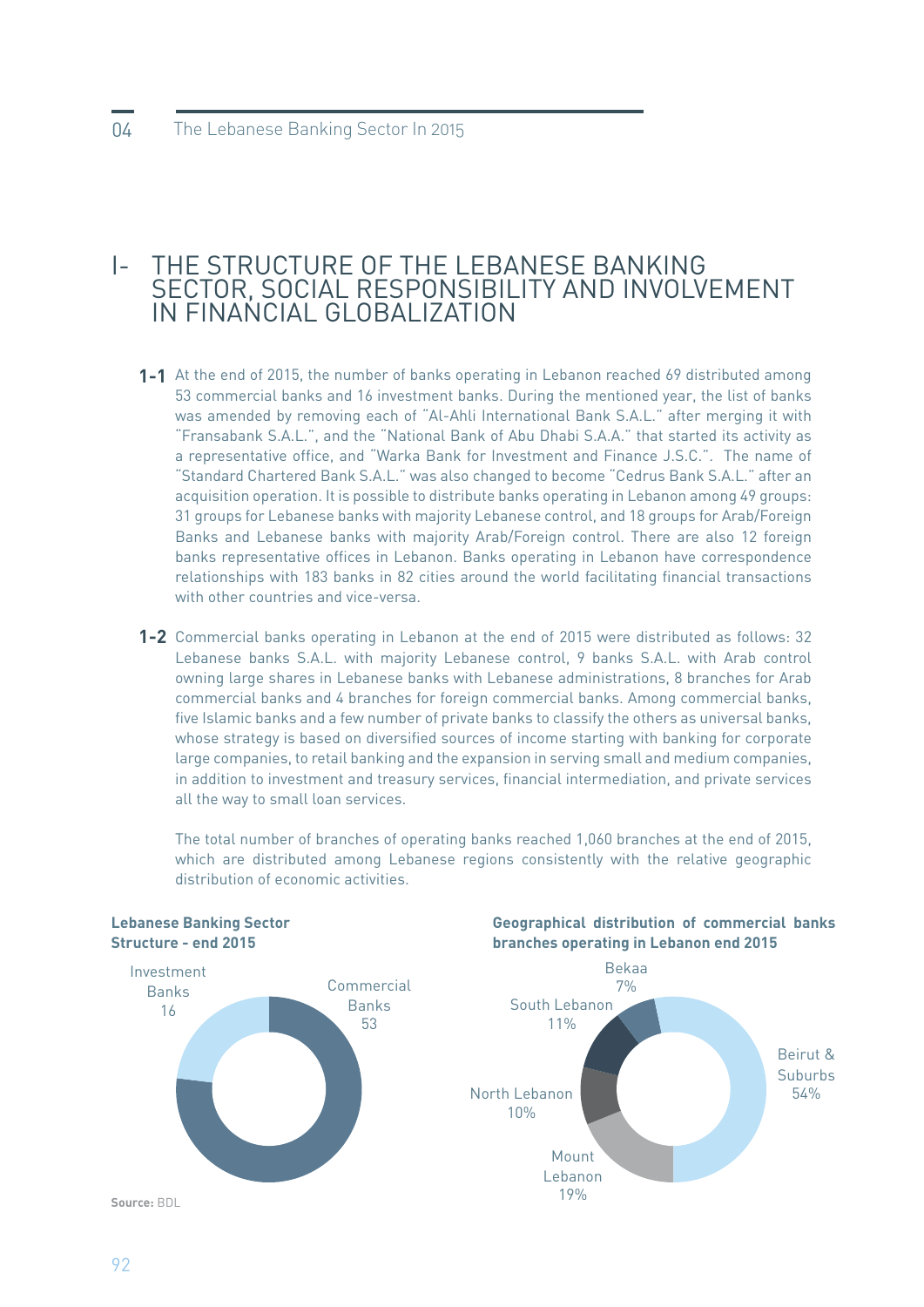- 1-3 Based on the latest available information, there currently exist 18 Lebanese banks in 32 **1-3** countries in the world: starting in the Arab region with major markets (such as Egypt, Sudan, Algeria, Saudi Arabia, United Arab Emirates, Bahrain, Qatar, Oman, Syria, Jordan, Iraq), to regional markets with important economic weight (such as Turkey) all the way to Europe, America, Africa, Asia and Australia. This presence takes several legal forms distributed over 19 representative offices, 64 direct branches, and 40 subsidiaries with more than 300 branches in their countries of location (refer to table no. 20 in the statistical appendix/ fifth section).
- **1-4** The Lebanese banking sector has shown resistance facing the deterioration in the political and security situations in some of the countries of its presence. Thus, the influence of the latest regional developments on it has been relatively limited in the Arab markets in general, as subsidiary banks were able to preserve their income revenues and asset quality, and to maintain their positions in these markets. Some of the reasons of this resistance are the small size of most banks outside their mother countries in relation to the size of their operations in the local market. Lebanese banks resorted to several stress tests conducted from the beginning of the regional disturbances, using severe scenarios to evaluate possible losses on lending portfolios and measure the impacts of these losses on the levels of liquidity and profitability. They also took all the private and collective provisions capable of covering relevant risks in the face of the current regional developments.
- **1-5** Along with the expansion of their branch network, banks in Lebanon continued in 2015 to develop their remote banking systems and means of payment. They have extended the use of ATMs and the functions they can perform from cash and checking deposits, withdrawals, account statements and others. Security systems were launched in electronic trading and conducting banking operations over the mobile telephone by introducing innovative solutions aiming at establishing the most secure method of electronic payment.<sup>1</sup> The ATMs machines number placed at the service of customers amounted to 1,707 at the end of 2015. The total number of high security bank credit and debit cards in circulation reached around 2.8 million cards. We mention in this framework that the BDL issued on April 22, 2016 intermediate circular no. 418 in which it prohibited using prepaid cards except the ones tied to a bank account and issued in the name of a specific person as part of combatting money laundering and terrorist financing.

In another context, electronic crimes/cybercrimes have become part of tangible crimes that can threaten the banking sector and financial transactions for individuals and companies, and require a clear approach to face them. Therefore, the Association of Banks in Lebanon participates, through three committees, in developing "Guidelines for combatting electronic crime in Lebanon" even though it believes that the best international banking industry practices today is to avoid conducting payment and transfer operations based on information incoming by the electronic mail because of their operational risk and the ability of cyber criminals to extract the information of the electronic mail even in the presence of preventive measures. The Association sees that the transfer of information and conducting electronic operations through online banking applications or the mobile phone is better because this information is renewed regularly as a result of the increase in the threats of electronic piracy. Controlling it from beginning to end is performed by the information technology experts in banks.

In the context of initiatives taken to establish the systems of electronic payments at the directorates and institutions in Lebanon, it is possible 1for all subscribers at the Water Authority of Beirut and Mount Lebanon to pay for water services over the electronic site of the concerned institution through bank cards issued by Lebanese or international banks.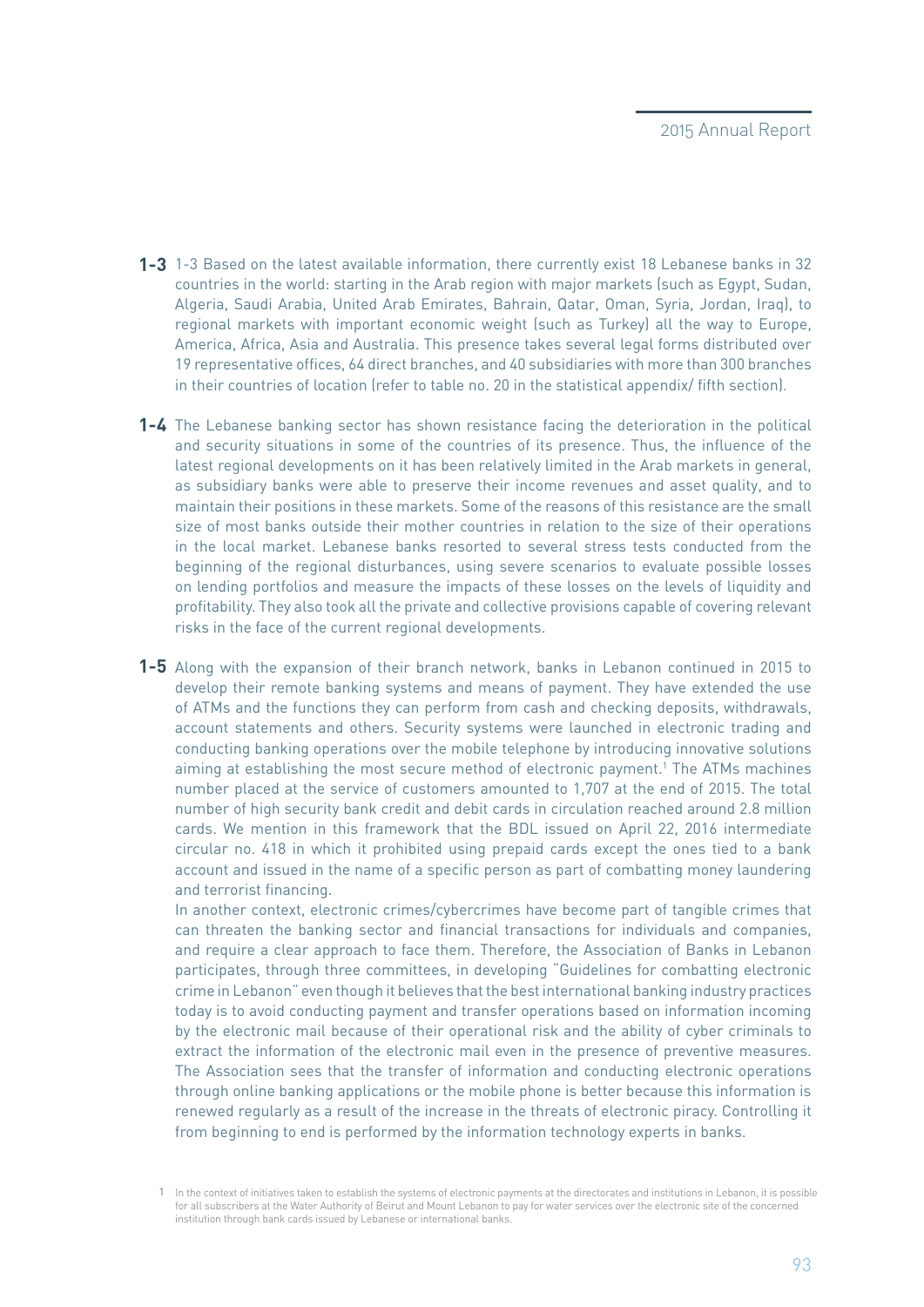#### **Geographical distribution of ATMs in Lebanon end 2015**



**Source:** BDL





**Source:** BDL

**1-6** Banks in Lebanon continued in 2015 to apply the international standards concerning social responsibility, especially the "Global Reporting Initiative GRI G4 ISO 26000" and also the ten "UN Global Compact Principles" in the fields of human rights, work standards, the environment and combatting fraud. It is expected for banks to play an important role in developing the society due to their large capabilities and the possible social implications that can result on the Lebanese society. Some banks invest in their human resources accompanied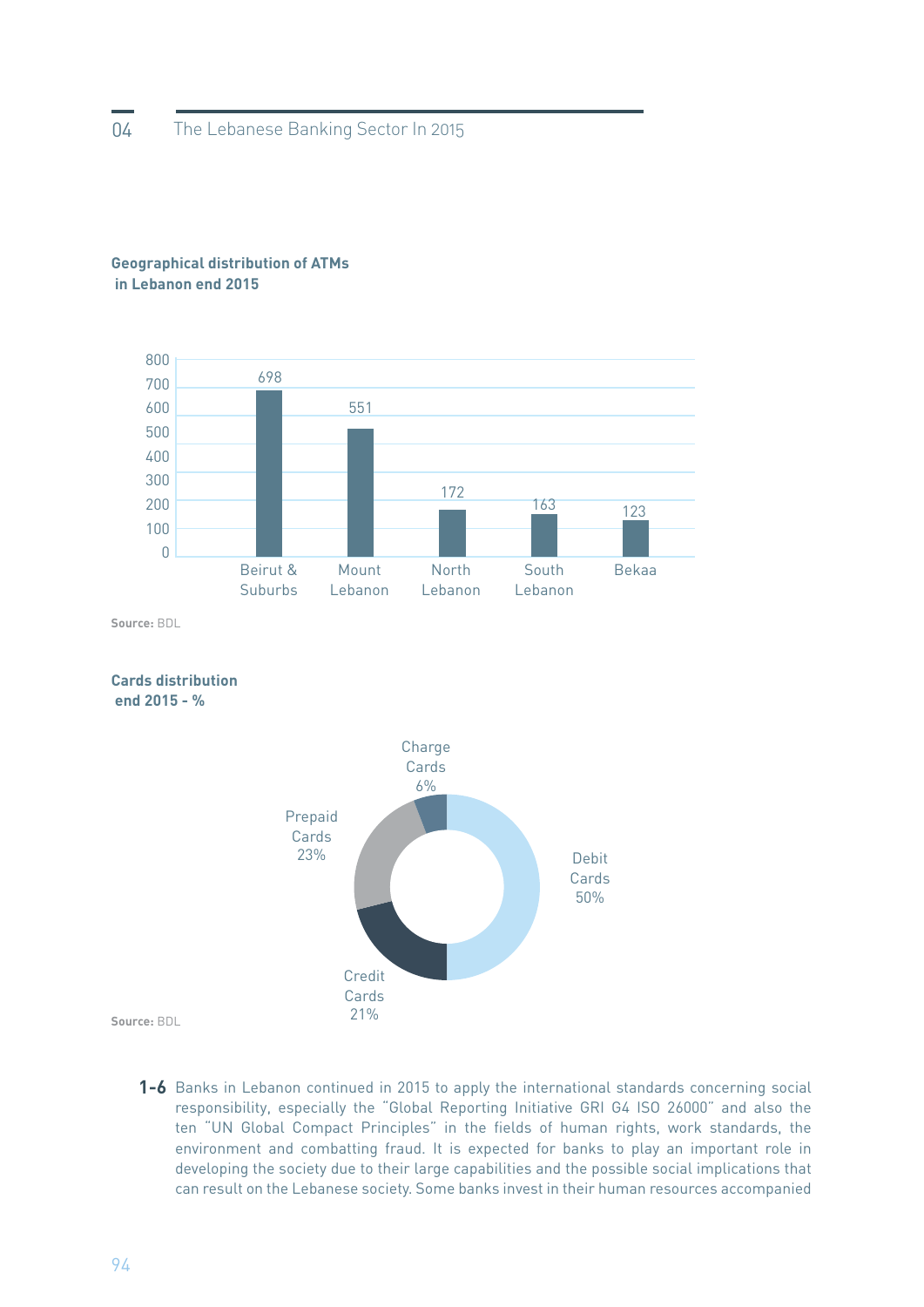by an experienced and specialized team of some international groups and organizations to market a number of programs, advice customers and study the environmental impact of their investments. Proceeding from social responsibility, a number of banks have developed a leading and comprehensive vision in the projects related to the environment and energy consumption with the emphasis on offering studied facilities and necessary financing for these types of projects through the programs launched by the BDL, in addition to the banks' financing programs at reduced costs and subject also to BDL support. It has become important for banks to start taking environmental risks into consideration besides the other credit, market, and operational risks. Being the most important financing source, banks attempt to encourage environment friendly loans granted to households and individuals and are studying the possibility of issuing "Green Bonds" for environment friendly institutions and projects. Some banks include in managing their head offices and branches work tracks that conserve the environment such as reducing the consumption of energy, water, paper, and rationalize the use of transportation means for their employees, and other measures. The BDL had launched the national initiative for renewable energy in 2010. The number of companies interested in the environment increased from 34 to 270 and more than 325 projects benefited from environmental loans whose value reached USD 280 million. Some international financial institutions such as the IFC, the EIB, and the AFD contribute to granting loans to environment friendly projects. Green residential buildings and environment friendly projects will no doubt have their share in the new stimulating program launched by the BDL.

- Circular no. 134 issued by the BDL in February 2015 related to basic decision no. 11947 on **1-7** "Principles of carrying out Banking and Financial Operations with Clients" is included as part of the social responsibility of banks and financial institutions which gives the Financial Markets Authority and the Banking Control Commission a decisive role in customer protection concerning educating clients, raising their awareness, and clarifying their rights, giving direct benefits to both parties. Units established in banks to protect customers contributed to spreading the culture of transparency and acquainted the customers more with their rights and duties. And as with compliance units, it is necessary that every bank includes a department in charge of customer protection to emphasize the commitment of the bank towards its customers by providing them with the financial solutions of the highest caliber and the specialized services that satisfy their needs.
- **1-8** Lebanese banks renew regularly the emphasis on their commitment to all international financial laws, especially ones concerning combatting money laundering and terrorist financing and the ones caring for the operations of correspondent banks. They commit to the amendments introduced by the Special Investigation Commission in charge of this subject in Lebanon. The BDL issued several circulars so banks can avoid the risks of non-compliance and thus to assure correspondent banks. Out of the circulars related to money laundering is circular no. 411 issued in February 2016 prohibiting stocks issued in bearer form. Institutions holding these stocks have to settle their situation within a two-year period.
- 1-9 The laws passed by the parliament in November 2015 are to protect Lebanon from any international financial isolation and keep the deposits of customers away from any sanctions, despite the problems surrounding the country. The four laws related to the compliance with the international financial system which aim at averting Lebanon any sanctions and prevent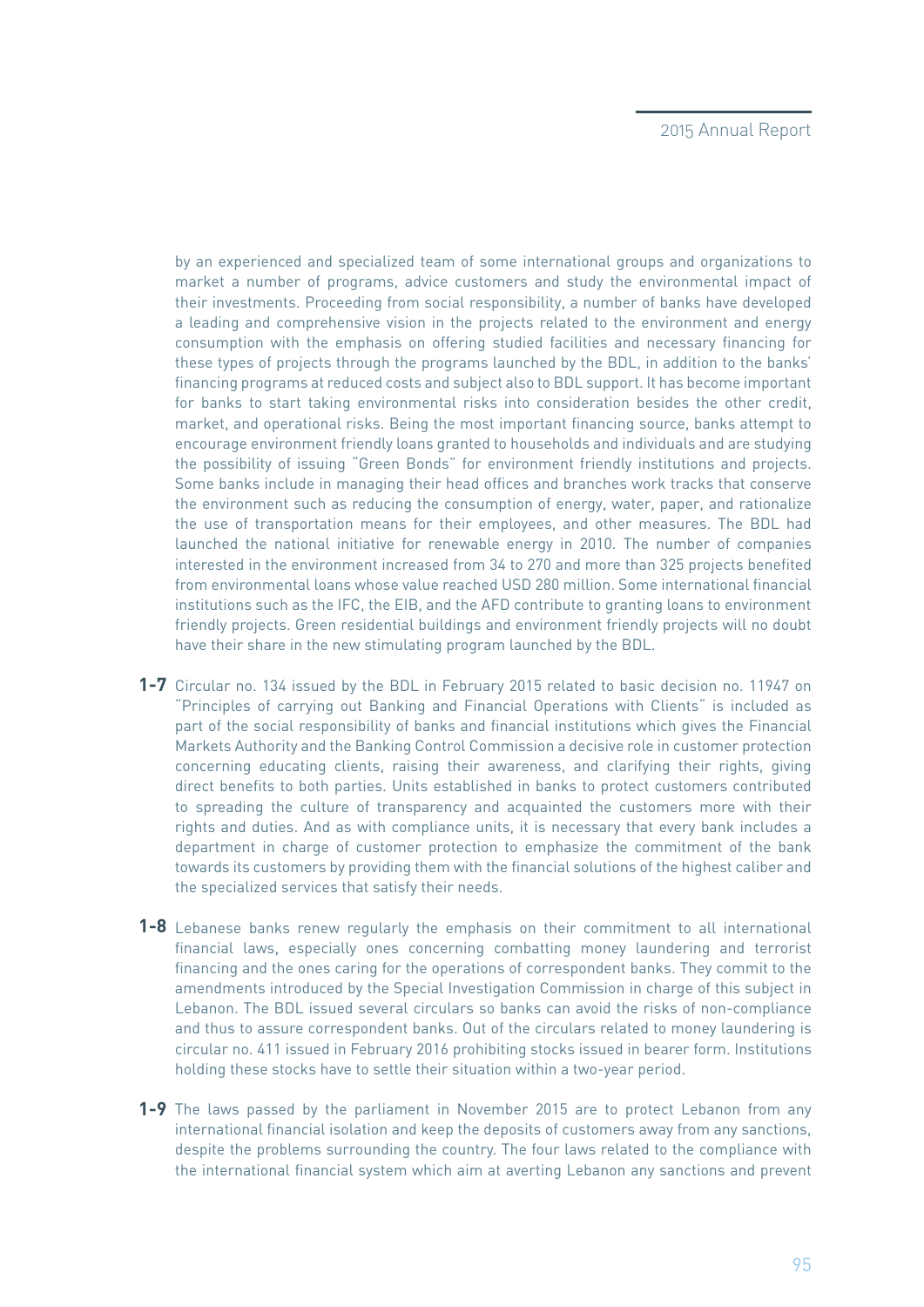its inclusion on the international black lists are: first, the accession of Lebanon to the United Nations Convention on combatting terrorism (Law no. 53), and second, on declaring the crossborder transportation of money carried by any individual (Law no. 42) even though this does not prevent the entry of cash but the declaration on sums exceeding USD 15 thousands, and third, on exchange of tax information to prevent tax evasion as requested by OECD (Law no. 43), and the fourth concerns major amendments to Law no. 318 on combatting money laundering to include new financial crimes (Law no. 44). The BDL issued in December 2015 basic circular no. 136 addressed to banks and financial institutions and various institutions subject to its licensing and supervision to apply the Security Council resolutions no. 1267 (1999), and no. 1988 (2011), and no. 1989 (2011) and successor decisions as banks are required to regularly consult the web page of the mentioned Council.

**1-10** As a result of passing these laws and issuing the circulars related to these subjects by the BDL, the FATF-GAFI considered that Lebanon met all required conditions from the legal frameworks and from the practice in combatting money laundering and terrorist financing and the weapons of mass destruction and, thus, there is no need to include it on the surveillance follow-up lists. This announcement was issued by a general assembly including 199 countries which relieves Lebanon in its financial and banking dealings. Lebanese banks are strict in the issues of compliance and risk management and other required measures of combatting money laundering and terrorist financing and Know your Customer (KYC). These banks work on increasing the financial and the capable and needed material and human resources required for compliance departments and adopting the international specialized information technology programs. Additionally, what is being applied in the home country bank in Lebanon is applied on the branches of any Lebanese bank abroad along with the compliance with local existing laws.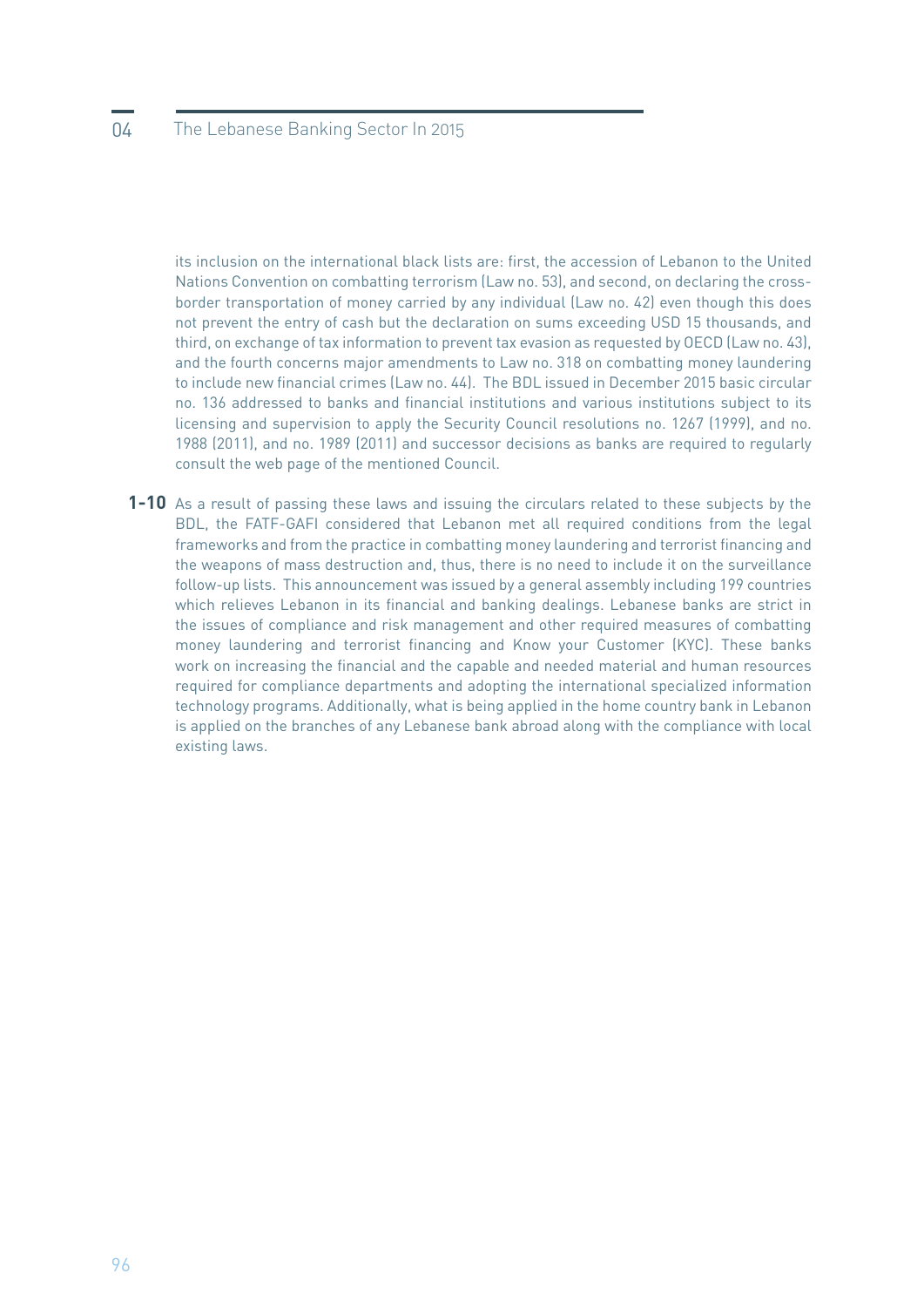#### **Special Investigation Commission (SIC) report in 2015**

In 2015, the work done by the Compliance Unit, the supervisory arm of the SIC can be classified under three main streams: making examination more robust, suggesting AML/CFT regulations that beef up controls to mitigate certain risks, and working with local authorities to develop mechanisms to comply with FATF recommendation no 6. Specialized circulars were issued by the BDL (136-393) and SIC (19).

In 2015, the Audit and Investigation Unit in the Commission handled 458 spontaneous disclosures on top of the 289 filed suspicious transactions (STR) and the 215 requests of assistance (ROA) received from foreign and local authorities. The SIC took in this regard several decisions out of which sharing information with other peer investigation units (FIUs), disseminating information to law enforcement authorities, keeping certain accounts traceable, in addition to freezing accounts and lifting bank secrecy off 28 cases that were forwarded to the General Prosecutor.

During 2015, risk-based onsite compliance examinations conducted by the audit unit using measures built on the risk-based approach for banks and other reporting entities, included 22 banks, 17 financial institutions, 28 insurance companies, 130 money dealers, 7 money remittance companies and 3 brokerage firms. The unit received the annual reports prepared by the external auditors on fighting money laundering and terrorist financing at 67 banks, 52 financial institutions, and 48 money dealers from category A. The Commission received several cases: 432 out of which were 331 from local sources (85 cases were forwarded to the General Prosecutor or the concerned parties and 76 are under investigation), 101 from foreign sources (72 cases were forwarded to the General Prosecutor or the concerned parties and 21 are under investigation). The cases received were distributed among embezzlement of private funds (28.5%), forgery (9.2%), terrorism or terrorist financing (7.3%), embezzlement of public funds and corruption (5.7%), trade of narcotics (3.3%), organized crimes (1.0%), and not specified cases (45%).

# II- BANKING ACTIVITY

The Lebanese banking sector activity showed in 2015 as in the previous year a slowdown **2-1** attributed to the operational circumstances in the framework of its work. The immunity of this sector, however, is still reflected in several indicators positioning it in a comfortable environment to meet the needs of customers while keeping a good margin of bank liquidity. The sector banking relied on factors of strengths still allowing it to support the Lebanese economy during the years in which it passed through more difficult circumstances then the ones it is currently witnessing while still carrying its duties especially as far as financing the public and private sectors. The points of strength of this sector lie in relying on the confidence of investors and resident and non-resident depositors in its quality and robustness, on one hand, and the comparative advantages that it enjoys through its conservative policy and the deep experience facing the challenges, on the other. During the period of political, security and economic crises, the banking sector maintained the solid trust of the agents earning the appraisal of the international financial and banking institutions. The results achieved by the sector in 2015 remained acceptable and good in light of the weak performance of the Lebanese economy in the context of the events and developments witnessed in the country.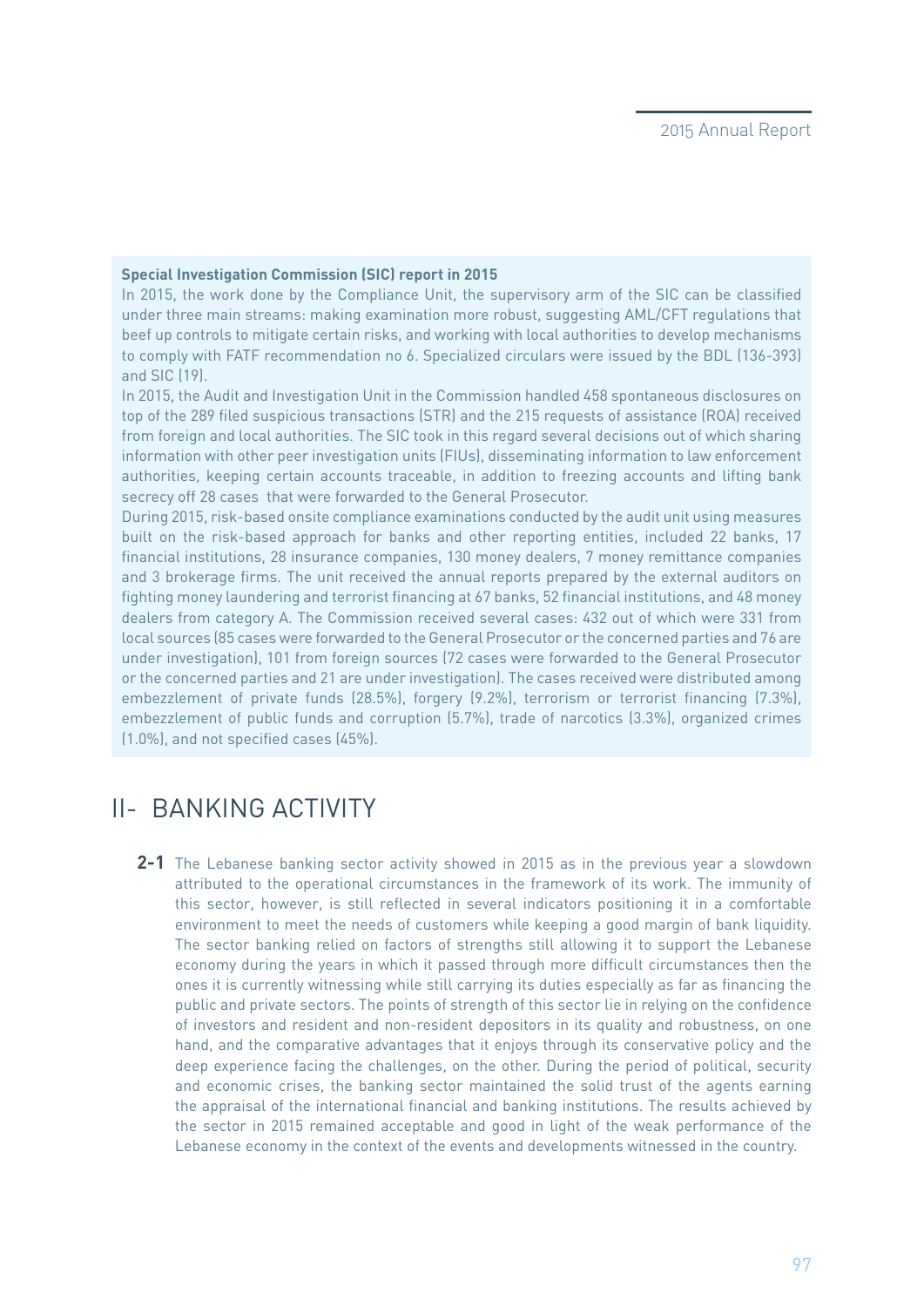At the end of 2015, total assets of commercial banks operating in Lebanon reached around **2-2** LBP 280,379 billion (the equivalent of USD 186 billion) in comparison to LBP 264,863 billion at the end of 2014 (USD 175.7 billion). Hence, total assets rose by 5.9% in 2015 which is slightly less than the increase in 2014 (6.6%) and 2013 of 8.5%.

#### **Total Assets/Liabilities of commercial banks operating in Lebanon End of period- Billion LBP**



**Source:** BDL

The table below shows the evolution of the most important liabilities' items of commercial banks, in absolute value and relative importance of the total. The comparison between the end of 2014 and 2015 did not show a significant change except a slight increase in "other liabilities" (from 3.7% to 4.2% respectively) with banks relying during some periods on interbank operations between the bank branches in Lebanon and branches abroad as an additional source of financing besides deposits and capital accounts.

| $1 - 1$                                   |              |               |         |               |         |       |
|-------------------------------------------|--------------|---------------|---------|---------------|---------|-------|
|                                           | 2013<br>2014 |               |         | 2015          |         |       |
|                                           | Value        | $\frac{0}{0}$ | Value   | $\frac{0}{0}$ | Value   | $\%$  |
| Resident private sector deposits          | 162,396      | 65.4          | 172,041 | 65.0          | 180,489 | 64.4  |
| Public sector deposits                    | 4,463        | 1.8           | 4,842   | 1.8           | 5,074   | 1.8   |
| Non-resident private sector<br>deposits   | 42,934       | 17.3          | 45.680  | 17.2          | 48,026  | 17.1  |
| Non-resident financial sector<br>deposits | 7,555        | 3.0           | 8,795   | 3.3           | 9,864   | 3.5   |
| Capital accounts                          | 21,410       | 8.6           | 23,719  | 9.0           | 25,131  | 9.0   |
| Other liabilities                         | 9,710        | 3.9           | 9.786   | 3.7           | 11,795  | 4.2   |
| <b>Total</b>                              | 248,468      | 100.0         | 264,863 | 100.0         | 280,379 | 100.0 |

#### Commercial Banks Liabilities at the end of the period (Billion LBP and %)

**Source**: BDL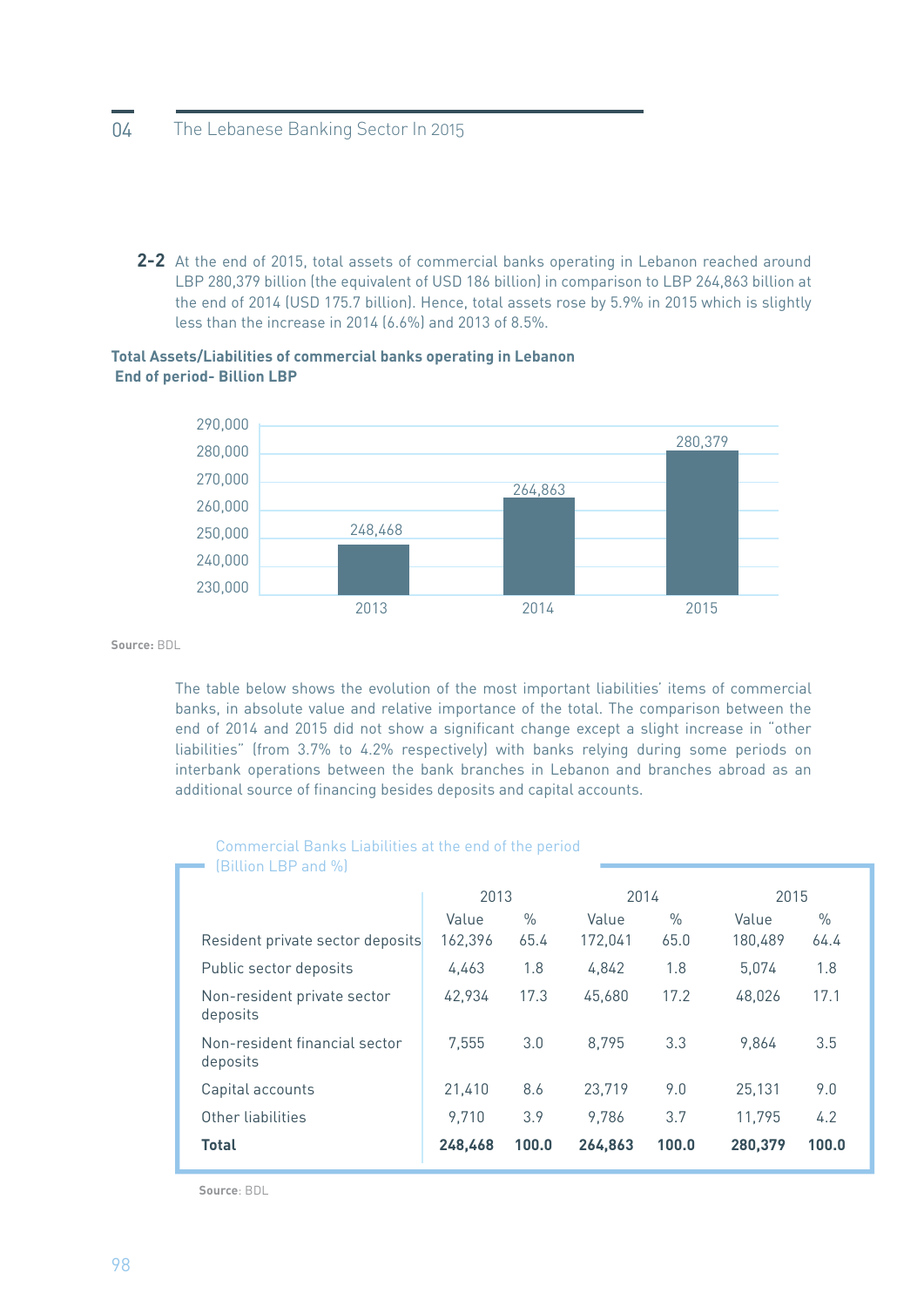Total deposits remain the primary source for the activity of commercial banks operating in **2-3** Lebanon representing 83.3% of total liabilities at the end of 2015 (84% at the end of 2014), and maintaining the predominant share on the liability side. In addition to deposits, banks include their own resources represented in capital accounts and other resources from market when needed. The expansion of the total assets of commercial banks operating in Lebanon relies to a great extent on the growth in deposits of the resident and non-resident private sector which are replenished by the flow of funds from abroad and the lending activity to the economy in its public and private sectors. Banks also try to increase their medium and long-term resources through the issuance of certificates of deposits, preferred shares and subordinated debt obligations in addition to ensuring credit lines from Arab and international institutions, organizations and funds. However, total resources outside deposits and capital accounts are still modest requiring the development of capital markets.

#### **Deposits**

- At the end of 2015, the total value of deposits, which includes deposits of resident and non-**2-4** resident private sector and deposits of some institutions of the public sector, reached LBP 233,589 billion (the equivalent of USD 154.95 billion), in comparison to LBP 222,563 billion (USD 147.64 billion) at the end of 2014. Thus, these deposits increased by around 5.0% in 2015 in comparison to a higher increase of 6.1% in 2014 and 9% in 2013. In fact, the weak economic growth and the increase in the external payments deficit caused a slowdown in deposit growth, which remains, however, sufficient to cover the financial needs of the private and public sectors, and to comply with the prudential standards and support the foreign currency reserves of the BDL. We point out here that the contribution of the external factor or capital inflows was weak because of the influence of the political and security challenges witnessed by the country and the resulting unstable situation, and the continuation of the Syrian crisis and its negative repercussions. The contribution of the internal factor, especially the public sector was in its turn weak due to the absence of the public budget and the weak capital expenditures, and to restricting fiscal policy.
- **2-5** It is known that the banking sector attracts deposits from abroad in a sign on the important role of the Lebanese diaspora as the inflow of capital and investments of expatriates working outside represents a fundamental pillar for the banking sector and the economy as a whole, in addition to the social dimension of the financial support to the Lebanese households. However, despite the continuous inflow of capital of the non-resident Lebanese which contributes to the growth of bank deposits, estimated by the World Bank at USD 7.2 billion annually, and representing close to 14% of GDP, Lebanon suffers from a decline in investments. We mention that the Gulf and African countries are considered the principal sources of remittances and are the countries where the decline in oil prices negatively impacted their revenues.
- At the end of 2015, the share of resident private sector reached 77.3% of total deposits, while **2-6**the share of non-resident private sector represented 20.5% and that of the public sector 2.2%. It is worth indicating that deposits also include the portfolio of certificates of deposits issued by banks, which amounted to USD 500 million at the end of 2015 (USD 529 million at the end of 2014). The majority of bank deposits are saving accounts (more than 80%) and short-term (less than 90 days). One more time, the growth in deposits resulted especially from resident deposits representing more than three-fourth of the total growth in deposits in 2015. In another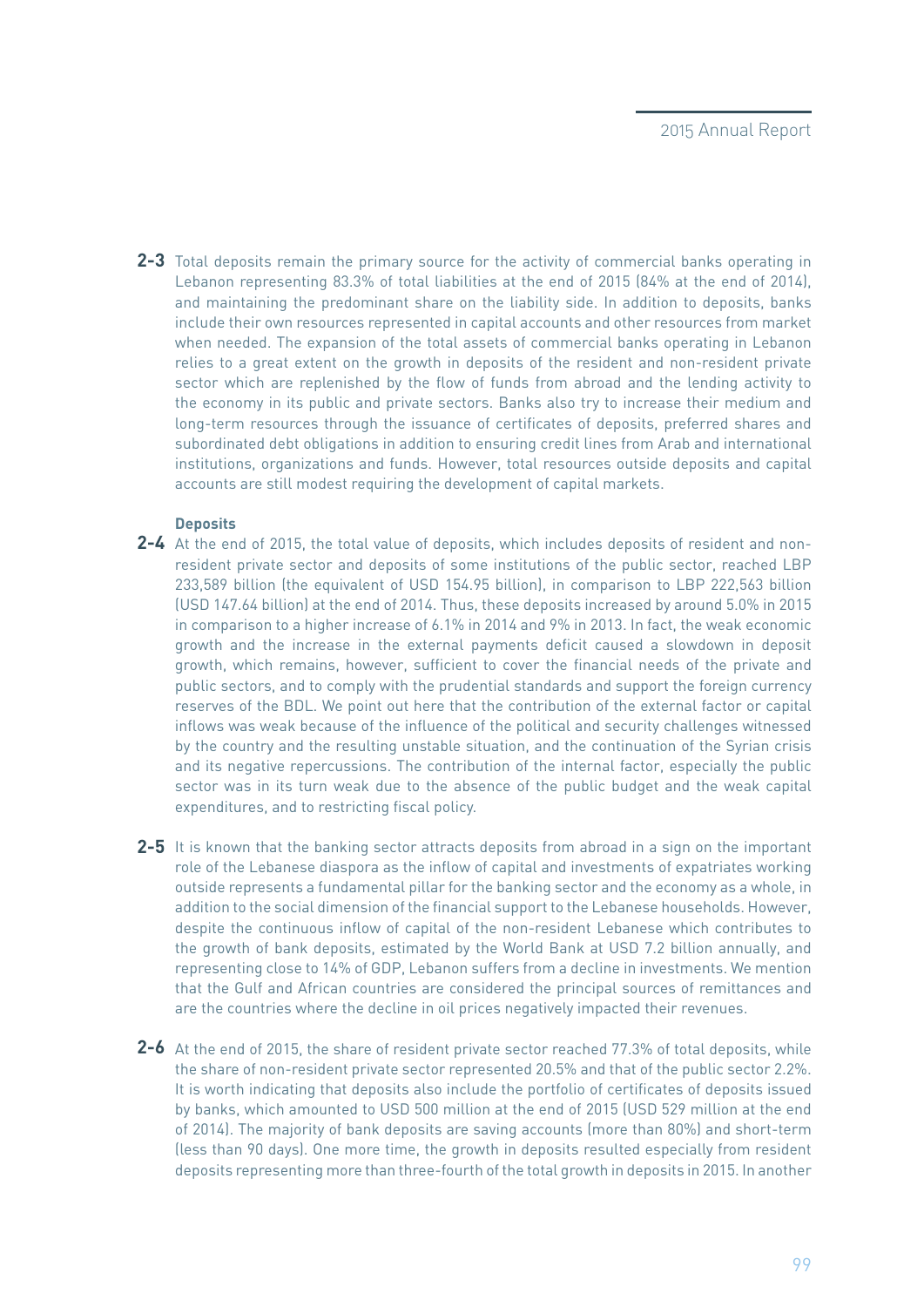context, the share of deposits in LBP was 36.5% and 63.5% in foreign currencies at the end of 2015 (35.7% and 64.3% respectively at the end of 2014). The dollarization rate of the private sector deposits stood at 64.9% at the end of June 2015 the same recorded at the end of 2015 after declining during the period of September-November 2015 to 64.6%.

- Otherwise, bank deposits are concentrated in Beirut and its suburbs which attracted 69% **2-7** of total deposits at the end of 2015, allocated to 48.3% of the total number of depositors, whereas 31% of the deposits belong to other regions and allocated to 51.7% of depositors, thus revealing a difference in the average deposit value between Beirut & its suburbs and the other regions.
- In parallel to the stability of interest rates on Treasury-bills in 2015 as in the previous year, **2-8** the average interest rate on new or renewed deposits in LBP and USD slightly increased from 5.52% and 3.03% respectively in 2014 to 5.58% and 3.16% respectively in 2015 with slight monthly changes<sup>2</sup>.



#### **Deposit interest rates in Beirut Market (%)**

#### **Libor 3 Month on USD (%)**



**Source:** BDL

It is to mention that world average interest rates remain, as this report is being prepared, at low levels as the US Federal Reserve raised at the beginning of December 2015 interest rates by 0.25% (between 0.25% and 0.50%) for the first time in several years believing that the US economy has overcome the repercussions of the international financial crisis and that the labor market has improved and the inflation rate has increased towards the targeted goal (knowing that it is far from it) of 2% in the medium term with the absence of the temporary implications of the decline in energy prices and imports. As for interest rates on deposits at the European Central Bank, they remain negative and the main refinancing rate at record low level. 2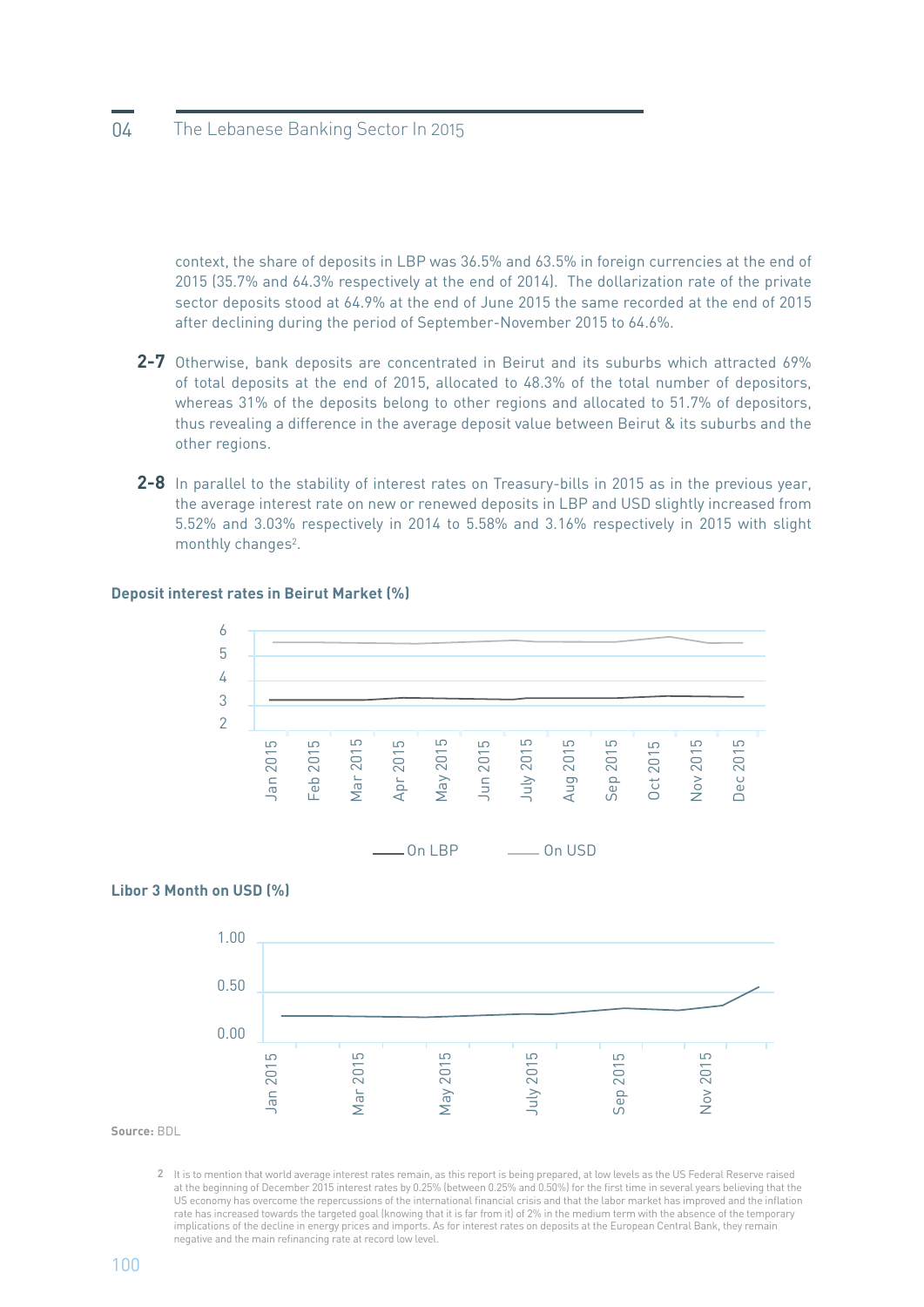#### **Capital Accounts 2-9**

At the end of 2015, capital accounts of commercial banks operating in Lebanon increased to LBP 25,131 billion (the equivalent of USD 16.7 billion) from LBP 23,719 billion at the end of 2014 registering an increase of 6% in 2015 in comparison to a higher increase of 10.8% in 2014 and 12.3% in 2013. At the end of 2015, capital accounts represented around 9% of the consolidated balance sheet (like at the end of 2014) and 30.7% of the total claims on private sector (30.9% at the end of 2014). These ratios are considered good compared to counterpart banking sectors in numerous European advanced countries. In addition to attracting deposits that exceed the financing needs of the public and private sectors, the financial sector has also the ability of attracting more financial resources due to the confidence of investors in Lebanon and the region in this sector, despite the inappropriate current economic situation and the difficult regional scene throwing its weight on Lebanon.



#### **Capital Accounts in the Commercial Banks end of period- billion LBP**

**Source:** BDL

Banks' Capital is crucial to protect a bank from various risks and to increase confidence in its **2-10** sustainability as well as to protect bank customers, employees, shareholders, and the economy in general. Capital provides additional elements of strength and flexibility in implementing the internal and external expansion at the level of the diaspora and business. Enlarging the size of capital is a must for banks whose capital was formed from the new capital attracted from investors in Lebanon and abroad through the issuance of common and preferred shares classified as core capital, and from retaining most bank profits into their capital to enlarge it. However, the increase in the country risk always necessitates the increase in the size of capital even at the expense of redistributing profits, which enhances capital adequacy, the liquidity of traded shares, transparency, and the solid financial position of the bank and the whole sector. This is supervised by the BDL and the Banking Control Commission.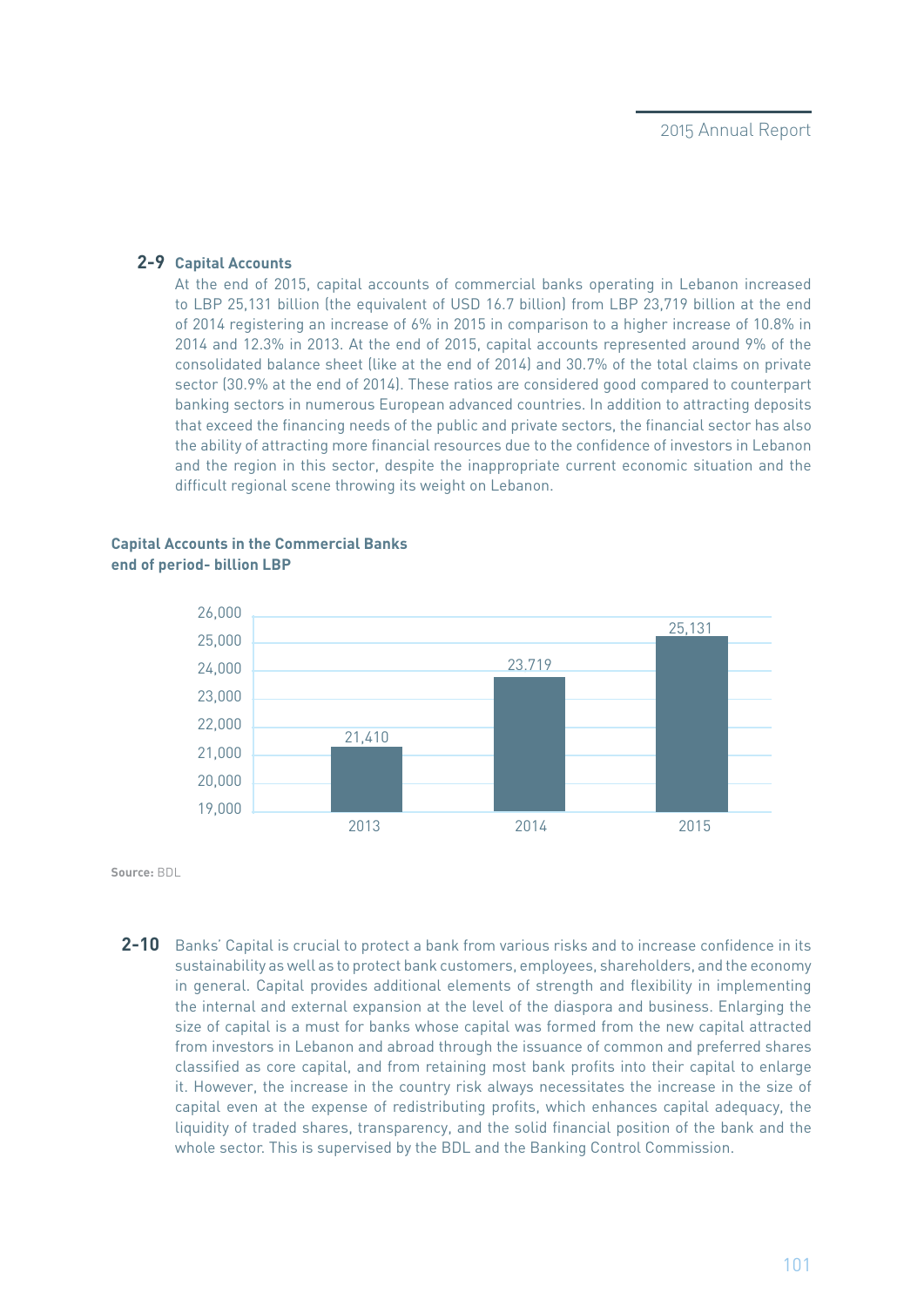The supplementary capital, which includes subordinated bonds and some types of preferred **2-11** shares, remains low compared to the core capital, as it represented 7.3% of capital accounts at the end of 2015 (7.4% at the end of 2014). It is clear that this is largely in line with the Basel III accord to strengthen the soundness of the banking sector, which includes improving the quality of the capital base through focusing on the concept of shareholders equity within tier one, i.e. the core capital, and the marginalization of tier two, i.e. supplementary capital. This new accord radically transformed the structure and quality of capital accounts which ensures for banks the adequate factors of resistance in case their capital are exposed to any emerging pressure. This is an indication of a sound position especially that the liquidity ratio exceeded the required one (30%) which is of utmost importance as bank liquidity became after the global financial crisis a concept as important as capital adequacy. The mentioned indicators of financial performance which reflect the risk coverage in general stand witness to the maintenance of the sector of its international financial stance.

Finally, we mention the positive role played by banking supervision over the last years in the flourishing of the banking industry in Lebanon, especially concerning preserving high levels of capital adequacy and liquidity which are and remain a source of appraisal from customers and international financial institutions, despite the sovereign risks that are often hilighted by rating agencies and other international financial institutions.

#### **Placements of the Banking Sector**

Unlike the structure of liabilities, the structure of commercial banks uses of funds witnessed **2-12**slight changes in 2015 in comparison to the previous year. The share of deposits at BDL continued its ascending trend to reach 37.9% out of total placements in 2015 from 36.1% at the end of 2014. In return, the share of loans to the public sector continued its decline to reach 20.3% at the end of 2015 compared to 21.3% at the end of 2014. The share of foreign assets continued to decline to reach 12.8% compared to 13.8% in the two periods respectively, whereas the share of loans to the resident private sector stabilized at 25.8% after having slightly increased in the previous years.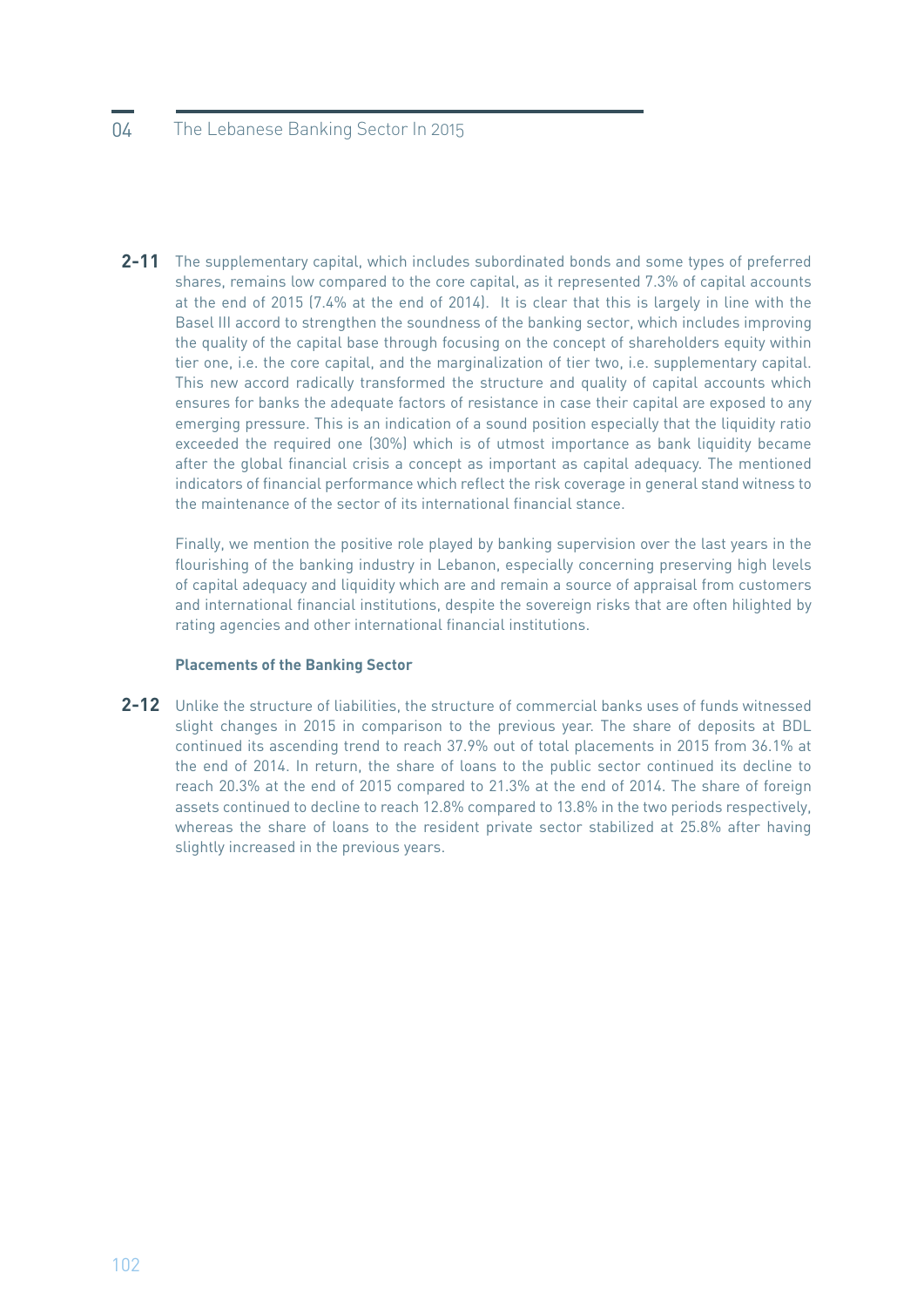The table below presents the evolution of the main assets items of commercial banks, in terms of absolute value and relative importance to the total between the end of 2013 and 2015.

|                                          | 2013<br>2014 |               |         | 2015  |         |       |
|------------------------------------------|--------------|---------------|---------|-------|---------|-------|
|                                          | Value        | $\frac{0}{0}$ | Value   | $\%$  | Value   | $\%$  |
| Reserves                                 | 82,533       | 33.2          | 96,314  | 36.4  | 107,021 | 38.2  |
| o/w : deposits with BDL                  | 81,957       | 33.0          | 95,707  | 36.1  | 106,329 | 37.9  |
| Claims on the resident private<br>sector | 62,565       | 25.2          | 68,391  | 25.8  | 72,427  | 25.8  |
| Claims on the public sector              | 56,786       | 22.8          | 56,308  | 21.3  | 56,984  | 20.3  |
| Foreign assets                           | 40,137       | 16.2          | 36,470  | 13.8  | 35,870  | 12.8  |
| o/w : claims on NR financial sector      | 21,041       | 8.5           | 18.342  | 6.9   | 17,422  | 6.2   |
| claims on NR private sector              | 8,862        | 3.6           | 8,339   | 3.1   | 9,316   | 3.3   |
| Fixed assets & Non-classified<br>assets  | 6,447        | 2.6           | 7,380   | 2.8   | 8,077   | 2.9   |
| <b>Total</b>                             | 248,468      | 100.0         | 264,863 | 100.0 | 280,379 | 100.0 |

#### Commercial Banks' Assets at the end of period (Billion LBP and %)

**Source:** BDL

#### **Claims on Private Sector**

2-13 In 2015, bank loans to the resident and non-resident private sectors continued to increase, closely reaching USD 54.2 billion at the end of the mentioned year, against USD 50.9 billion at the end of 2014. However, its growth has slowed down in the last 5 years reaching 6.5% in 2015 in comparison to a higher increase in 2014 (7.4%) and in 2013 (9%), while remaining good and acceptable in light of the weak economic growth in the country and the instability in the region. Furthermore, loans granted to the non-resident private sector, of which a large part is related to the financing of projects for Lebanese businesses abroad, particularly in Arab and African countries, represented 11.4% of the total loans granted to the private sector at the end of 2015 in comparison to 10.9% at the end of 2014 and 12.4% at the end of 2013.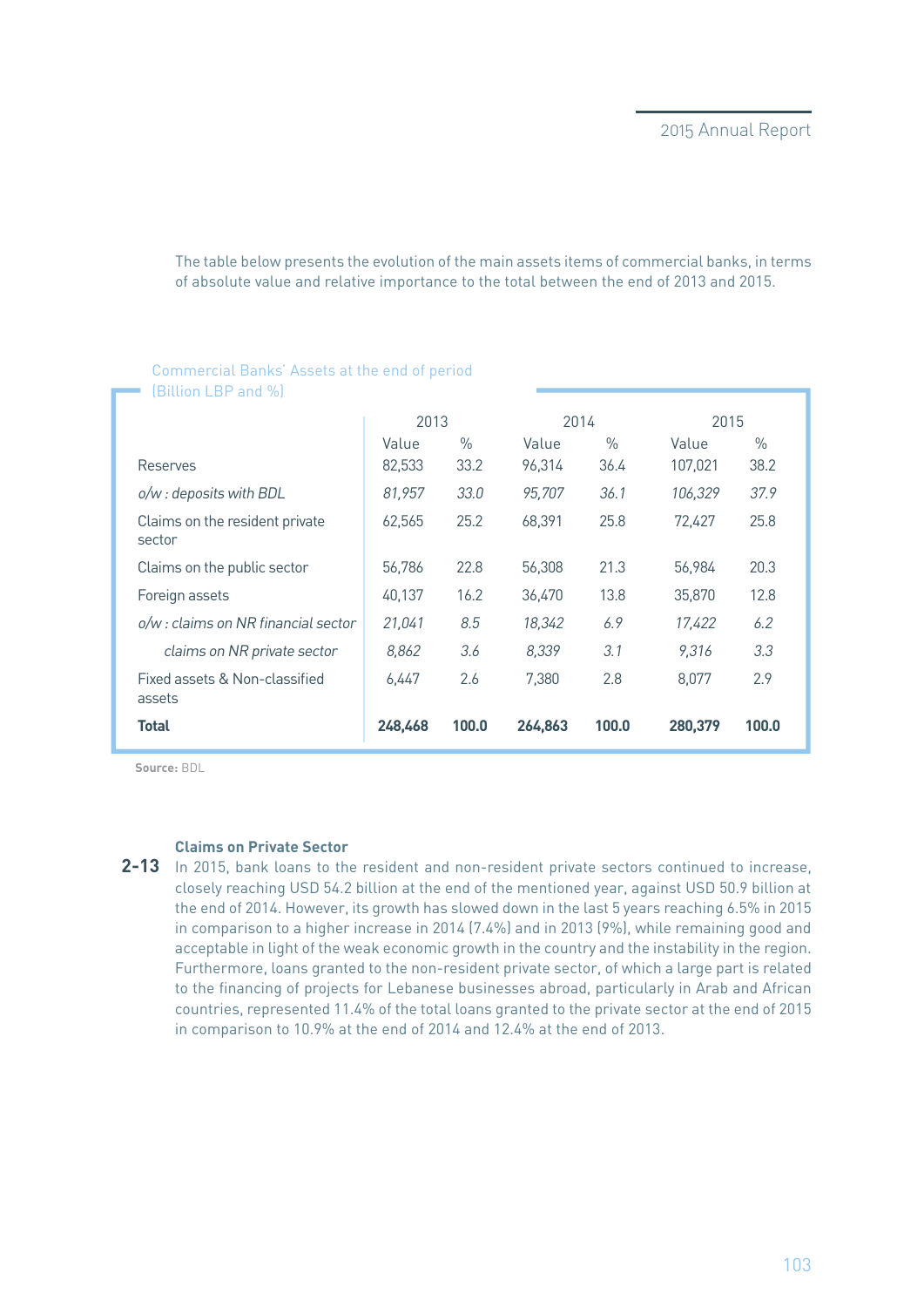

#### **Total claims on resident private sector end of period- billion LBP**

- Banks continued to finance the resident and non-resident private sectors, individuals and **2-14** corporations, at an acceptable interest rate not exceeding 7% on average in LBP and foreign currencies and for terms relevant to the nature of the financed activities. Moreover, loans granted to the resident and non-resident private sectors represented the equivalent of 107% of GDP at the end of 2015, hence a considerably high ratio compared to many emerging countries. This relatively high level in Lebanon could be explained, on one hand, by the enormous private demand, a large part of which is financed by bank loans to individuals and institutions for investment and particularly consumption. On the other hand, it resulted from the low capitalization of the corporate sector, its weak capacity for self-financing, and its excessive reliability on banks' financing, as financing through stocks and corporate bonds markets is almost absent in Lebanon.
- On the other hand, the ratio of loans in foreign currencies to deposits in foreign currencies **2-15** slightly increased to 41.2% at the end of December 2015 from 40.5% at the end of 2014. Loans in LBP to deposits in LBP continued to increase reaching 25.6% at the end of December 2015 in comparison to 25.1% at the end of 2014. Despite that, Lebanon's ratio of loans to deposits remains low, given the high liquidity levels of the Lebanese banking sector and the large size of savings in comparison to the absorptive capacity of the domestic economy.
- With the increase of loans in LBP by 9.7% in 2015 and 11.9% in 2014, or at a faster rate than **2-16**the increase of loans in USD, which stood at 5.5% and 6.1% in the two respective years, the loan dollarization rate decreased to 74.8% at the end of 2015, against 75.6% at the end of 2014 (76.5% at the end of 2013). The decrease in loan dollarization rate during the last few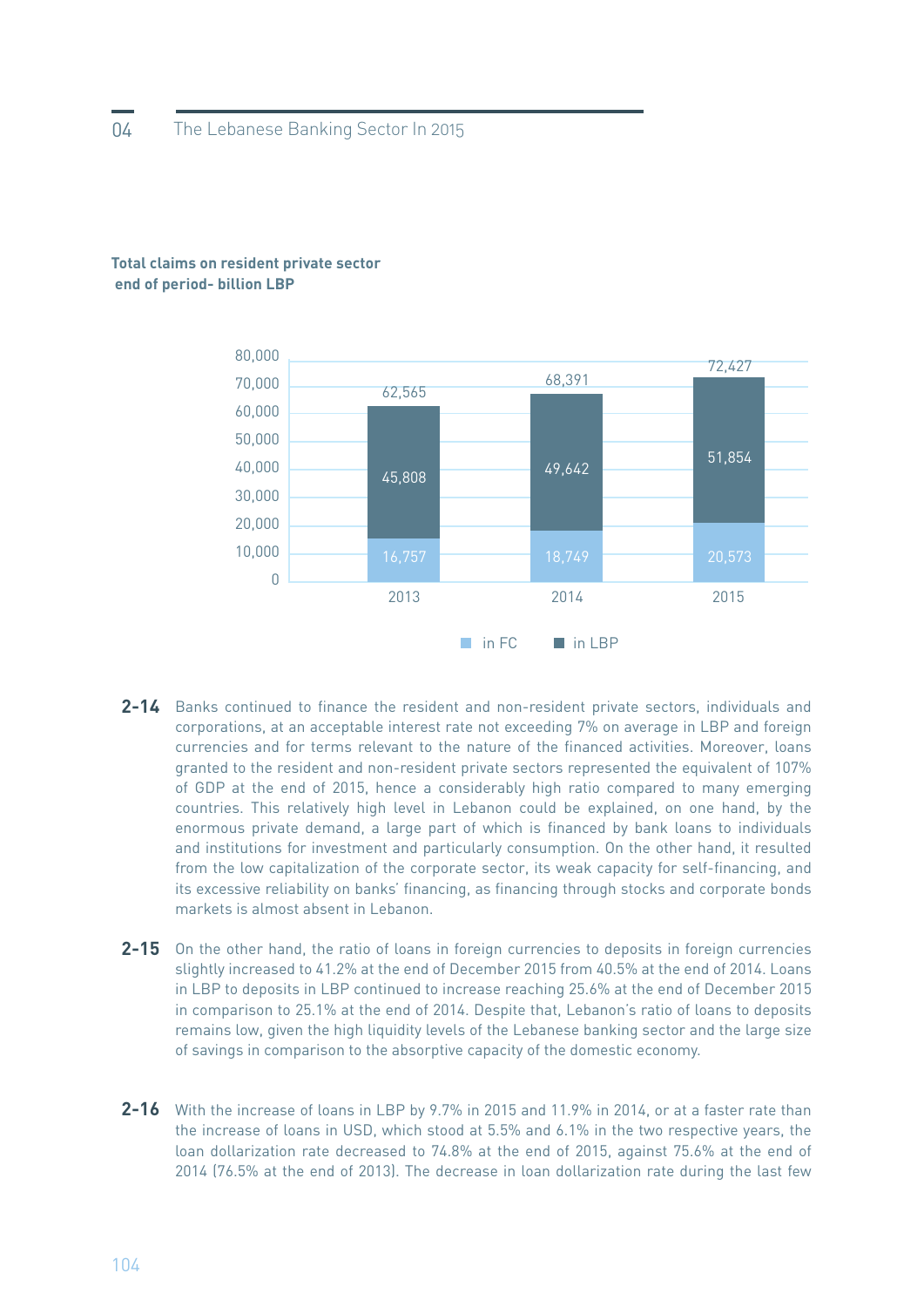years, precisely since 2009, was the result of incentives provided by the BDL for specific loans in particular housing loans and ones granted to productive sectors for the financing of new projects or the expansion of existing projects. They also include loans granted to higher education, environmental friendly projects and agriculture (other than those with interest rate subsidies).

The BDL's policy of stimulating the private sector relied in the last years on several different **2-17**pillars. We first mention the stimulus package of liquidity at a low cost to banks launched by the BDL at the beginning of 2013 based on intermediate circular 313/2013 that included most of the economic sectors, particularly the housing sector. With the continuing weak foreign demand due to the prevailing situation, the BDL started providing a new stimulus to economic growth through incentives to domestic demand via bank loans, especially in LBP and at acceptable interest rates. With this initiative, the BDL placed USD 1.4 billion at the disposal of banks at 1% interest rate, so that they continue to grant loans to institutions and households through this new mechanism after the mechanism of required reserves was consumed, knowing that banks bare alone the credit risk. The BDL also specified the benefit structure of this mechanism to economic activities, in addition to a lending rate ceiling of 5%. Banks responded so well to the program that the BDL placed in early 2014 an additional amount of USD 800 million to be lent through this mechanism for further economic incentives and repeated the initiative one more time allocating a sum of USD 1.0 billion in 2015 and is planning on providing a sum of more than USD 1.0 billion in 2016. These initiatives target the sectors of housing, education, environment, alternative energy, entrepreneurship, Research and Development, and the new productive and investment projects. The second incentive program is represented by intermediate circular 331/2013 concerning the knowledge economy as this sector represents an engine for future growth. This circular allows banks and financial institutions to contribute within the limits of 3% of bank's capital to finance start-up projects, business incubators and accelerators whose business is centered in the knowledge economy. The BDL provides these projects with a guarantee of 75% which prevents banks from risking their own capital. The purpose of this circular is to activate the procedures of establishing new promising companies that in the future could turn into companies capable of enriching the national wealth and creating new jobs. Capitalizing through partnerships and participations to capital is a new mission allowing banks to support the intellectual competencies and professional inventions that fit into the framework of the knowledge economy. In 2016, basic circular 23 was amended through intermediate circular no. 419 so that it is not possible for the total contributions of any bank in "companies" to exceed 4% of its capital, and for its contribution in any of the companies whose purpose is confined to the contribution in capital (Venture capital) "start-up companies" not to exceed 20% of this percentage and 10% in any other "companies". However, it is up to the Central Council of the BDL in justified cases to agree on exceeding any of these percentages. Banks have invested so far around USD 243 million in start-up companies and funds. The third pillar consists of extending the maturity of subsidized loans to the productive sectors, including tourism, from 7 to 10 years, based on circular 335/2013.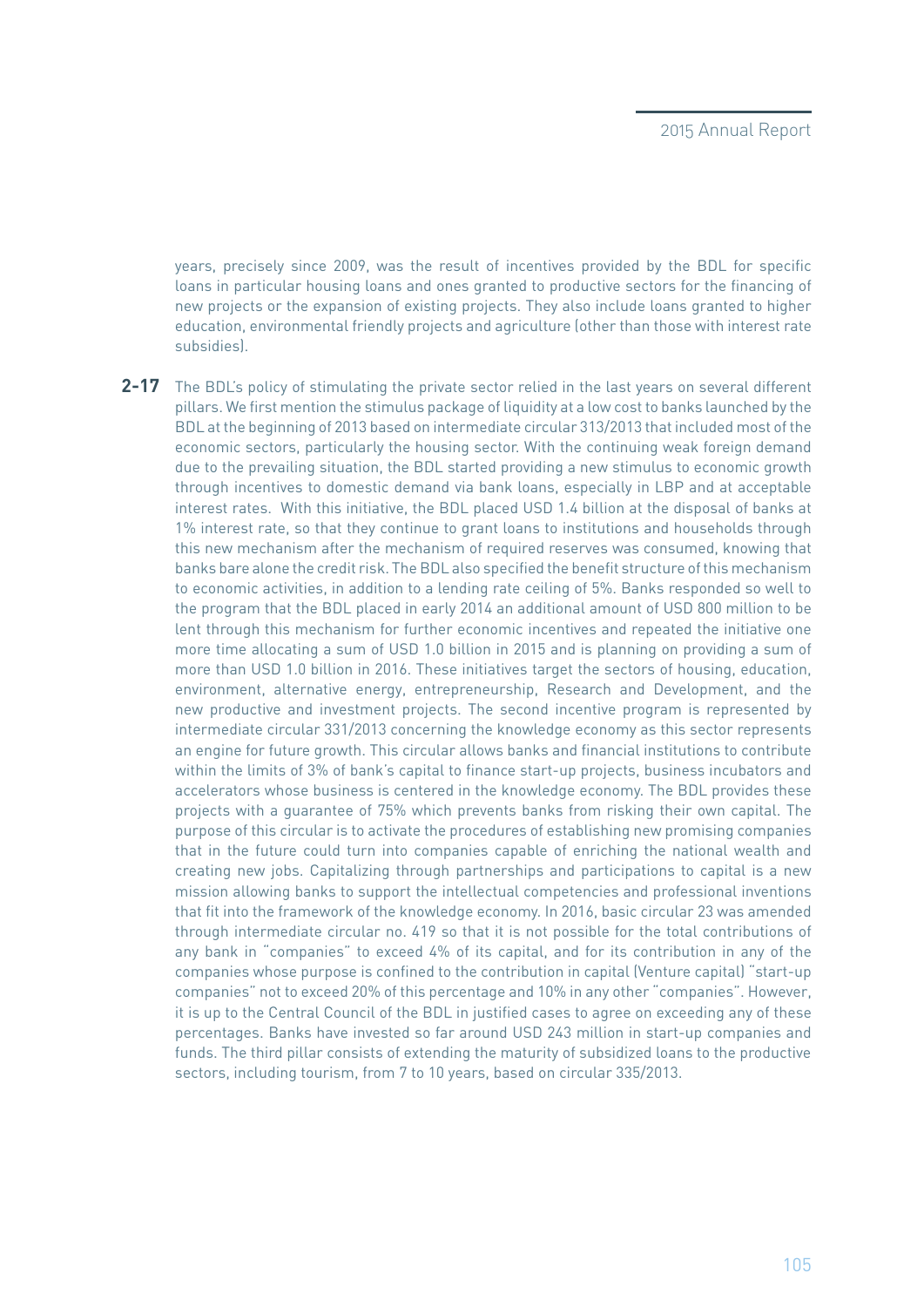| reserve requirements (End of period – billion LBP)                                                |       |       |       |  |
|---------------------------------------------------------------------------------------------------|-------|-------|-------|--|
|                                                                                                   | 2013  | 2014  | 2015  |  |
| 1- Subsidized -interest medium & long term loans                                                  | 5,896 | 6,732 | 7,334 |  |
| 2- Subsidized-interest loans quaranteed by Kafalat                                                | 1,723 | 1,890 | 2,022 |  |
| 3- Subsidized-interest loans under the protocol<br>signed with the EIB                            | 204   | 204   | 204   |  |
| 4- Subsidized-interest loans granted by leasing companies                                         | 179   | 192   | 214   |  |
| 5- Subsidized-interest loans granted by IFC                                                       | 80    | 80    | 80    |  |
| 6- Subsidized-interest loans to finance working capital                                           | 16    | 16    | 16    |  |
| 7- Subsidized-interest loans granted by AFD                                                       | 7     | 7     | 7     |  |
| TOTAL Subsidized-interest loans (1+2+3+4+5+6+7)                                                   | 8,105 | 9,121 | 9,877 |  |
| Utilized loans benefiting from deductions in banks liabilities<br>subject to reserve requirements | 4,166 | 3,939 | 3,764 |  |
| Utilized loans benefiting from deductions in reserve<br>requirements                              | 9,899 | 9,930 | 9,915 |  |
|                                                                                                   |       |       |       |  |

Subsidized loans and loans benefiting from deduction in

**Source:** BDL

Data reveal that loans in LBP benefiting from deductions in reserve requirements decreased by 0.2% to reach LBP 9,915 billion at the end of 2015, given that they registered an increase of around 0.3% only in 2014 and of 6% in 2013. Its increase in the last few years mainly resulted from the increase in housing loans. Loans benefiting from deductions in bank liabilities subject to required reserves decreased by 4.4% in 2015 reaching LBP 3,764 billion at the end of the mentioned year after decreasing by 5.5% in 2014 and increasing by 6.3% in 2013.The slight increase or decrease in these loans in the last few years is attributed to the fact that banks relied specifically in their lending on the stimulus packages subject of intermediate circular no. 313/2013 previously addressed.

Data also show that the total subsidized interest loans, granted between 1997 and 2015, increased by 8.3% in 2015 reaching LBP 9,877 billion (or the equivalent of USD 6.6 billion). These loans increased by 12.5% in 2014 and 10.8% in 2013. The share of the industrial sector out of these loans represented 59% at the end of 2015, against 29.7% for the tourism sector and 11.3% for the agricultural sector. Four elements characterize these subsidized loans: the periods of the loan for 7 or 10 years, the grace periods, the relatively low average interest rates, and facilities and exemptions based on the usage or reduction in required reserves.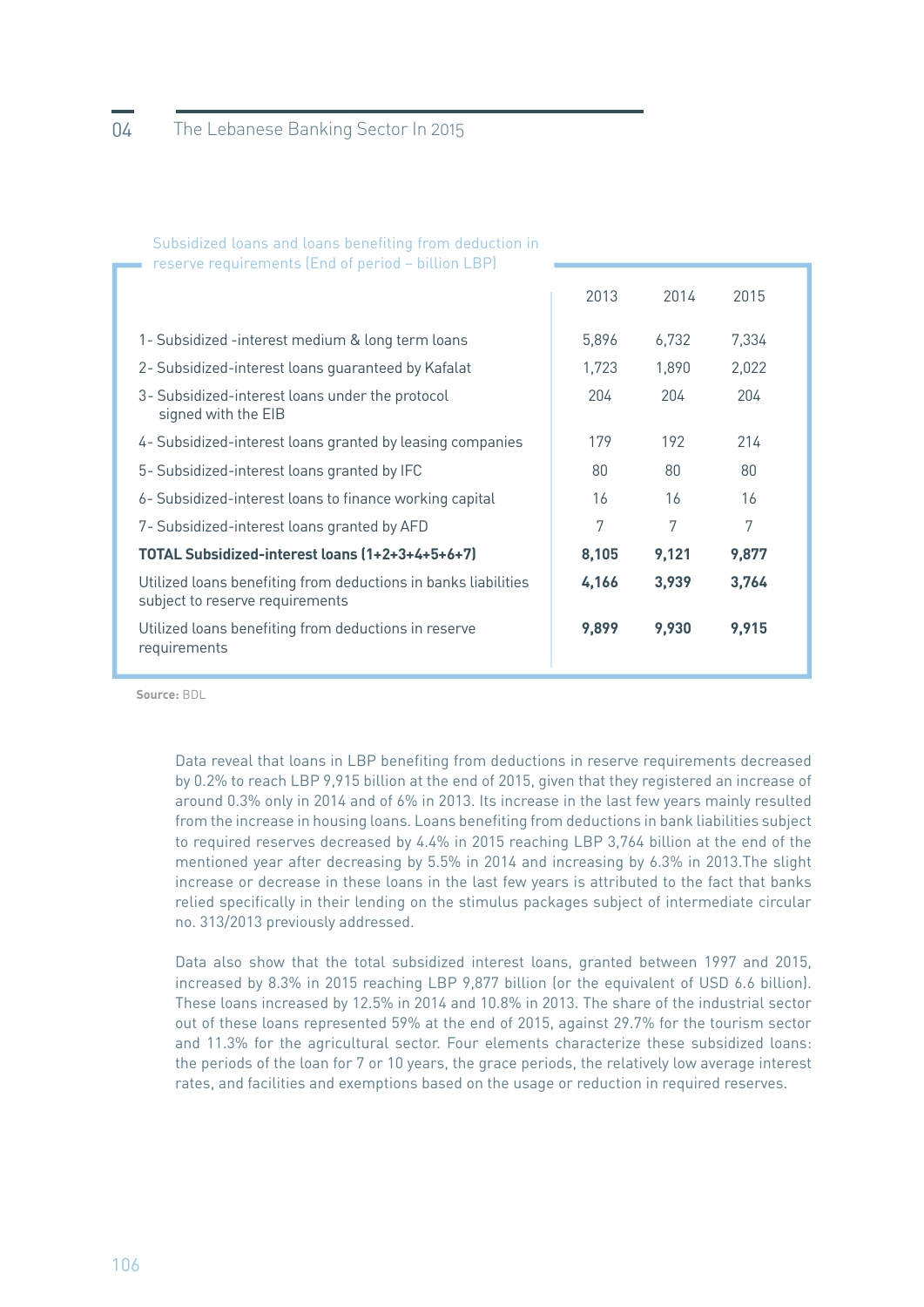

#### **Distribution of subsidized interest loans on economic sectors end of 2015**

**Source:** BDL

- **2-18** It is noteworthy to mention in this context that banks play a significant role in the specialized financing schemes to the private sector, institutions and individuals. On one hand, banks are the partners of the Lebanese State as well as the international and regional financial institutions, of which the Overseas Private Investment Corporation (OPIC), the European Investment Bank (EIB), l'Agence Française de Développement (AFD), the International Finance Corporation (IFC), the Arab Development Funds, the Arab Monetary Fund etc., and on the other, banks are the lenders baring solely the credit risk of these loans and offering new and varied loans.
- 2-19 The data related to the nature of loans granted by the financial sector reveal that, as of the end of 2015, a large part of these loans -representing 71.8%- consist of limited-term loans, while the remaining part or 28.2% is in the form of overdrafts. It is to note that overdrafts are usually granted to clients with high creditworthiness or to big clients where total loans are concentrated. Therefore, the share of these facilities from the total is in line with the distribution of loans by value and according to the beneficiaries. At the end of 2015, the share of advances against real estate guarantees reached 35.1%, in comparison to 18.3% for the advances against personal guarantees, 12.4% for the advances against cash collateral or bank guarantees, 4.1% for the advances against other real guarantees, and 2.0% for the advances against financial values.
- The distribution of loans among the economic sectors corresponds roughly to the shares of **2-20**these sectors in GDP, except for the agriculture sector that requires specialized financing schemes, as is the case in most of the developed and emerging countries.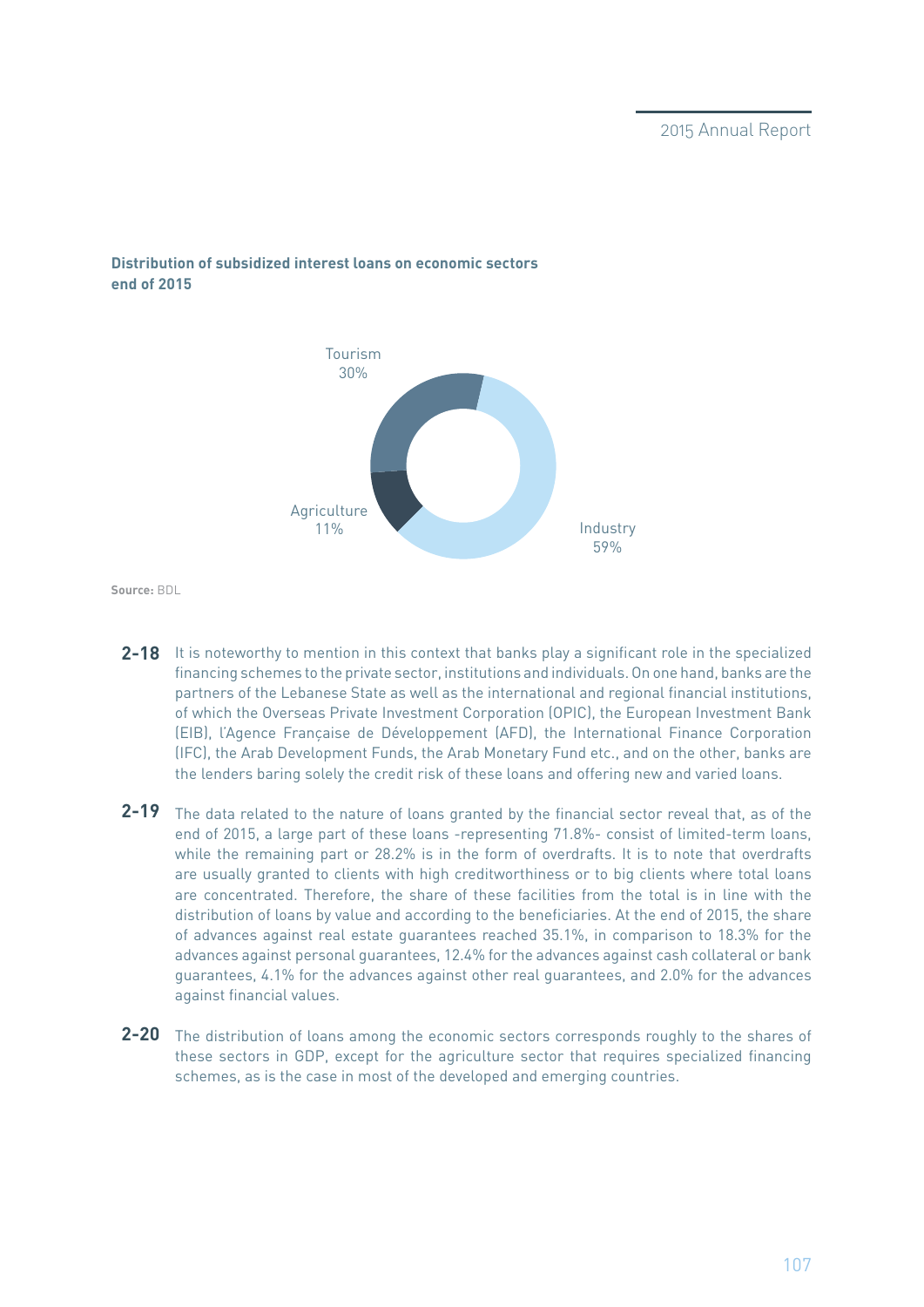|                          |               | December 2013<br>December 2014 |               | December 2015 |               |       |
|--------------------------|---------------|--------------------------------|---------------|---------------|---------------|-------|
|                          | Value         | Share                          | Value         | Share         | Value         | Share |
|                          | (billion LBP) | $\%$                           | (billion LBP) | $\%$          | (billion LBP) | $\%$  |
| Trade & Services         | 27,501        | 34.5                           | 29,373        | 34.0          | 30,991        | 33.4  |
| Construction & building  | 13,840        | 17.3                           | 14,471        | 16.7          | 16,335        | 17.6  |
| Industry                 | 9.007         | 11.3                           | 9,320         | 10.8          | 9,398         | 10.1  |
| Personal loans           | 22,207        | 27.8                           | 24,911        | 28.8          | 27,060        | 29.2  |
| o/w: housing loans       | 12,866        | 16.1                           | 14,893        | 17.2          | 16,457        | 17.7  |
| Financial intermediation | 4,315         | 5.4                            | 5,171         | 6.0           | 5,458         | 5.9   |
| Agriculture              | 824           | 1.0                            | 994           | 1.1           | 1.064         | 1.1   |
| Other sectors            | 2,083         | 2.6                            | 2,214         | 2.5           | 2,468         | 2.7   |
| <b>Total</b>             | 79,777        | 100.0                          | 86,454        | 100.0         | 92,773        | 100.0 |

#### Sectorial Distribution of Utilized Credits in the Financial Sector (End of period)

**Source:** BDL

Loans remain concentrated in the trade and services sector, despite the continuous decrease of its share as percent of total loans that declined from 34% at the end of 2014 to 33.4% at the end of 2015 along with the share of the industrial sector that declined from 10.8% to 10.1% at the end of the two mentioned periods respectively. In return, the share of construction loans increased from 16.7% at the end of 2014 to 17.6% at the end of 2015, and the share of personal loans continued its increase to 29.2% at the end of 2015 with the increase in the share of housing loans included in this figure to 17.7% at the end of the mentioned year, whereas the share of other sectors witnessed minor upward or downward variations.

- The distribution of loans among the regions and beneficiaries show their obvious concentration **2-21** in the region of Beirut and its suburbs and in favor of its inhabitants, with a slight gradual decrease in the share of this region to 76.5% of total loans and 54.7% of the total number of beneficiaries at the end of 2015. This concentration is in line with the concentration of economic activity, population, and income levels in the capital and its suburbs.
- Concerning the distribution of loans by credit range, statistics show that loans whose value **2-22**exceeds LBP one billion, are distributed among 1.4% only of the beneficiaries (or 8,148 persons and institutions), out of the total number of beneficiaries of around 570,140. This low percent is in line with the situation of most countries in the world.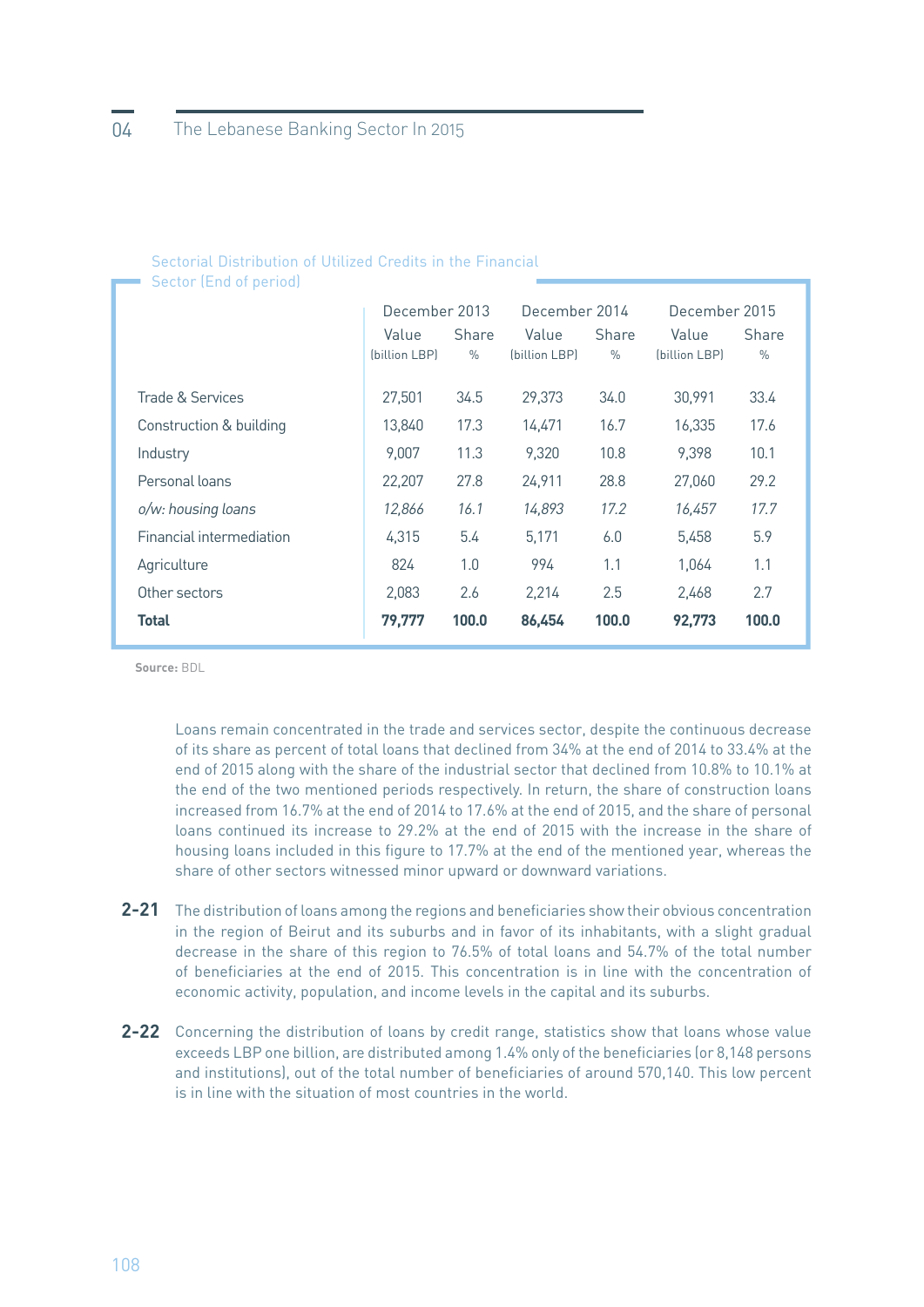| pistingulon or todils according to the value and the |                  |                      |
|------------------------------------------------------|------------------|----------------------|
| beneficiaries (In percentage - End of 2015)          |                  |                      |
|                                                      | by value $(\% )$ | by beneficiaries (%) |
| Below 5 million LBP                                  | 0.15             | 11.09                |
| $5 - 25$ million LBP                                 | 4.14             | 53.15                |
| 25 - 100 million LBP                                 | 5.89             | 20.42                |
| 100 - 500 million LBP                                | 15.54            | 12.70                |
| 500 - 1,000 million LBP                              | 5.10             | 1.21                 |
| 1,000 - 5,000 million LBP                            | 13.16            | 1.00                 |
| 5,000 - 10,000 million LBP                           | 9.15             | 0.21                 |
| 10,000 million LBP and above                         | 46.88            | 0.22                 |
| <b>Total (Billion LBP and Number)</b>                | 92,773           | 570,140              |

Distribution of loans according to the value and the

**Source:** BDL

Concerning the interest rates on new and renewed loans, the average lending rate on the USD **2-23** increased from 6.95% in 2014 to 7.08% in 2015 in parallel with a similar increase of the deposit interest rate on the USD, whereas the average lending rate on the LBP slightly declined from 7.27% to 7.09% during the two mentioned years respectively, probably influenced by the incentive packages for loans (especially in LBP) which is the subject of intermediate circular no. 313/2013 launched by the BDL. The lending interest rates in LBP or USD registered some limited upward and downward monthly fluctuations.

#### Evolution of Lending Interest Rates on Beirut's Market



Source: BDL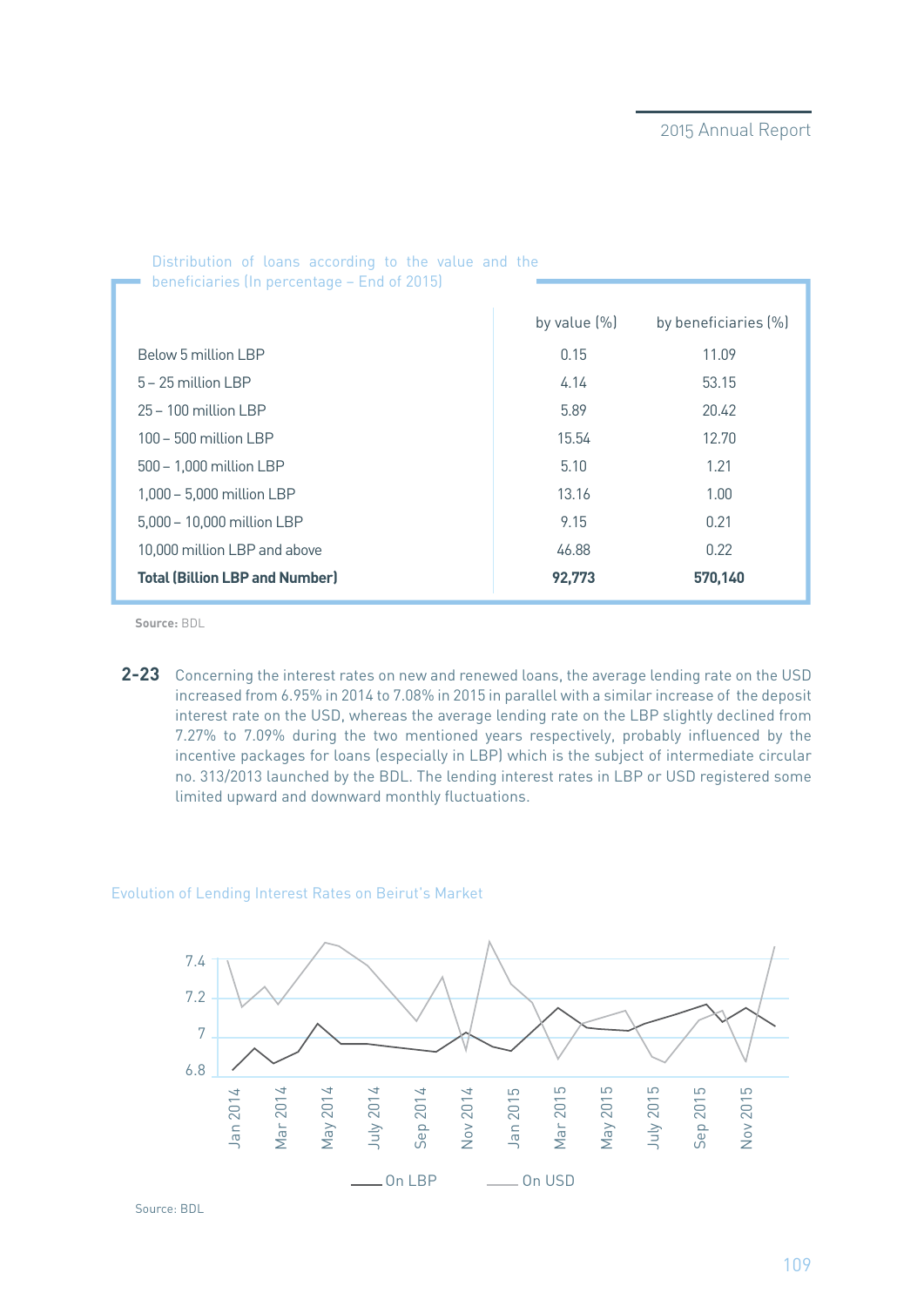#### **Claims on Public Sector**

The claims of commercial banks on the public sector increased at the end of 2015 to reach LBP **2-24** 56,984 billion in comparison to LBP 56,308 billion at the end of 2014, thus registering a slight increase of 1.2% after a slight decrease of 0.8% in 2014 in comparison to a large increase of 21% in 2013. This resulted from an increase in claims in foreign currency by 8.2% or more than USD 1.3 billion, compared to a decline in claims in LBP by 4.2% or LBP 1,337 billion. The Ministry of Finance issued in February and November 2015 Eurobonds in the amounts of USD 2.2 billion and USD 1.6 billion respectively. Banks subscribed in large amounts to these issuances in addition to buying Eurobonds in the secondary market. The decline of banks' portfolio in Treasury bills in LBP in 2015 indicates that their new subscriptions came less than maturing bills, knowing that banks concentrated their subscriptions on long-term categories (7 and 10 years) with good return issued in the mentioned year.

The slight decrease in 2014 comes as a result of the inability of the government to issue Eurobonds due to the absence of authorization to borrow on one hand, and the relatively weak banks' appetite to subscribe to Treasury bills in LBP with maturity shorter than seven years because of the prevailing level of interest rates on the other hand. So the banks focused on rolling-over maturing bills while being satisfied with a simple surplus.

- Going back to 2015 and in detail, the commercial banks' portfolio of Treasury bills in LBP **2-25** decreased to LBP 30,243 billion at the end of 2015 compared to LBP 31,564 billion at the end of 2014. The Ministry of Finance had issued in February, April, June, August, October and November 2015 long-term Treasury bills of 7 years category, and bills of 10 years category in January, March, May, July, September, October and December of the same year. The banks' subscriptions as we previously mentioned focused on long-term bills due to their relatively high returns and the availability of a good level of liquidity in LBP at banks.
- The banks' portfolio of Eurobonds increased from USD 16,311 million at the end of 2014 to USD **2-26** 17,645 million at the end of 2015. This is especially due to the subscriptions of banks in the new bills issued that year.
- As a result, it became natural that the share of the claims on the public sector in LBP out of **2-27** total loans to the public sector decreased to 53.3% at the end of 2015 against 56.3% in 2014, while the share of claims in foreign currencies increased to 46.7% against 43.7% for the two consecutive dates.

#### **Foreign Assets**

Deposits of commercial banks at correspondent banks continued to decline in 2015 to reach around **2-28**USD 11.6 billion at the end of the mentioned year against USD 12.2 billion at the end of 2014 and USD 14.0 billion at the end of 2013. Thus, these deposits declined by a 5.0% in 2015 following a higher decline of 12.8% in 2014. The ratio of these deposits out of total customer's deposits in foreign currency at banks declined to 11.8% at the end of 2015 from 12.8% at the end of 2014. This is attributed especially to their very low return and the preference of banks to place them at the BDL, knowing that the BDL reinvests these deposits with foreign banks, which means that these deposits still carry the same levels of liquidity and risk for banks while contributing to the support of the BDL's foreign currency reserves and reinforcing monetary stability.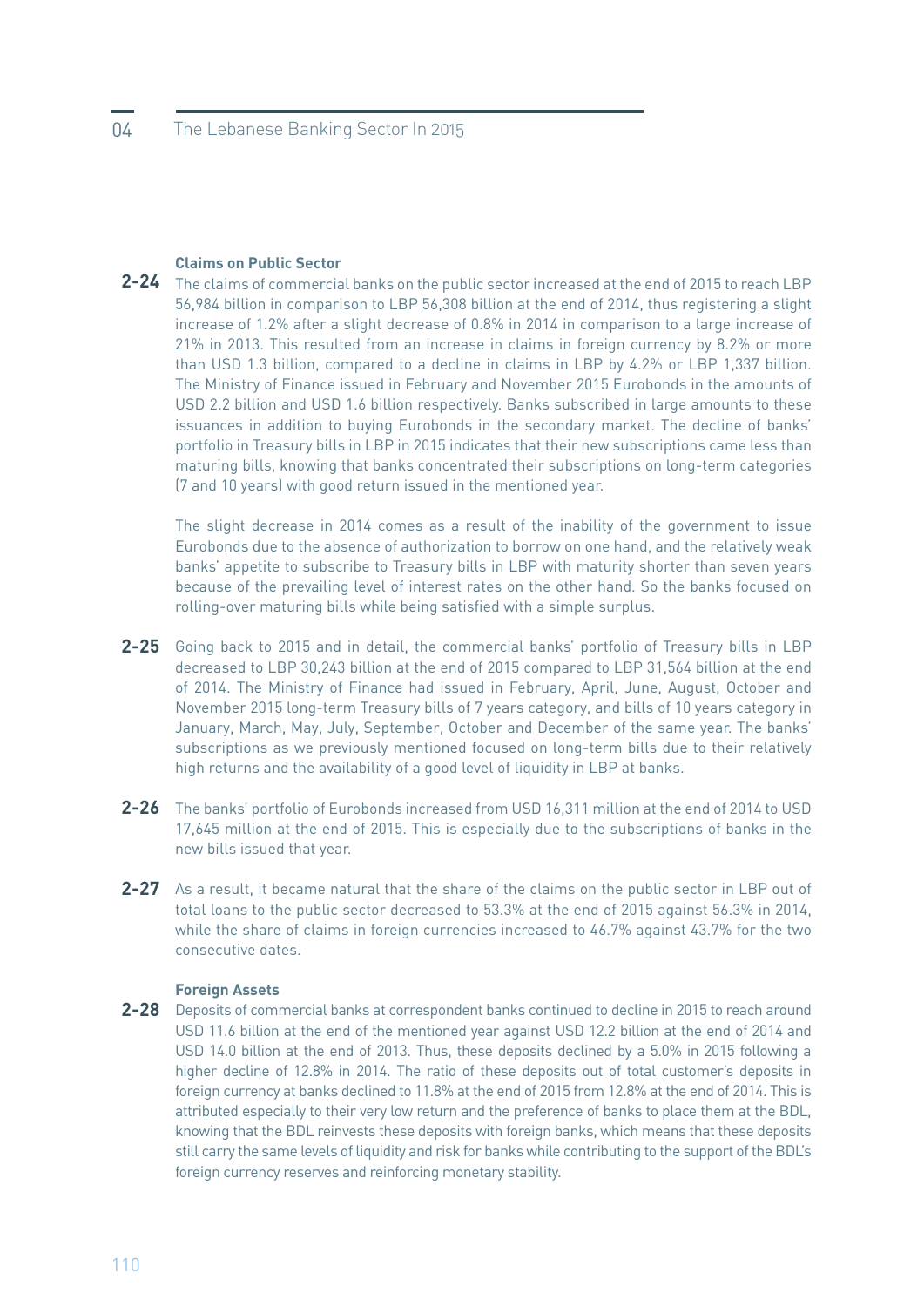- In addition to being a main source of liquidity in foreign currency, these deposits at **2-29** correspondent banks play an important role in Lebanon's financing transactions with abroad and in risk management. Therefore, despite the low return of these foreign placements with less than 1.0% on average, banks always try, while managing their resources, to ensure a minimum level of liquidity in foreign currencies at correspondent banks which helps contain any negative incidental developments.
- Deposits of banks at correspondent banks, net of deposits of non-resident banks, decreased **2-30** to around USD 5 billion at the end of 2015 compared to USD 6.3 billion at the end of 2014. In other terms, deposits at correspondent banks covered 1.8 times the foreign liabilities towards the non-resident banks at the end of 2015 compared to 2.1 times at the end of 2014. It is to mention that non-resident banks that own creditor accounts in the banking sector are for the most subsidiaries of Lebanese banks.
- On the other hand, banks' other foreign assets decreased by 6.7% in 2015 after a decline of **2-31** 4.4% in 2014, reaching USD 6,058 million at the end of 2015 in comparison to USD 6,494 million at the end of 2014. These assets mainly consist of direct investments in sister or affiliated banks and of investments in foreign bonds whose credit rating is at least BBB and above and subject to the control of countries classified as BBB sovereign rating and above in case they are issued by corporations. These placements generate a high return compared to the deposits at non-resident banks and these foreign assets represent a desired diversification of foreign placements and thus a distribution of risks.

#### **Deposits at BDL**

The deposits of commercial banks at the BDL continued to increase in 2015 reaching LBP **2-32**106,329 billion at the end of the mentioned year in comparison to LBP 95,707 billion at the end of 2014. Thus, they would have increased by LBP 10,621 billion or by 11.1% in 2015 in comparison to a higher increase of LBP 13,750 billion or 16.8% in 2014. The share of these deposits out of total banks' assets increased to 37.9% at the end of 2015 from 36.1% in the previous year, knowing that this share registered its highest level historically during 2015 (38.2% at the end of September 2015).

The large increase in these placements in 2015 as in the previous year was due to the excess sources of funds in banks that were not invested in the economy- with the slowdown of the private sector lending activities and a decline or a slight increase in credits to the public sector-, and due to the redistribution of portfolios especially deposits at correspondent banks in addition to the constitution of the required reserves in LBP and required deposits in foreign currencies. It is to mention that the BDL started issuing from the beginning of 2015 CDs for banks in LBP and USD for 20 and 30 years, in addition to other categories that are regularly issued.

The increase in these deposits in 2015 came especially in the form of CDs in LBP and USD in addition to deposits in various maturities. It is to mention that banks' deposits in foreign currencies at the BDL increased substantially in 2015 after registering a substantial increase in the previous year contributing to a great extent to the strengthening of monetary stability.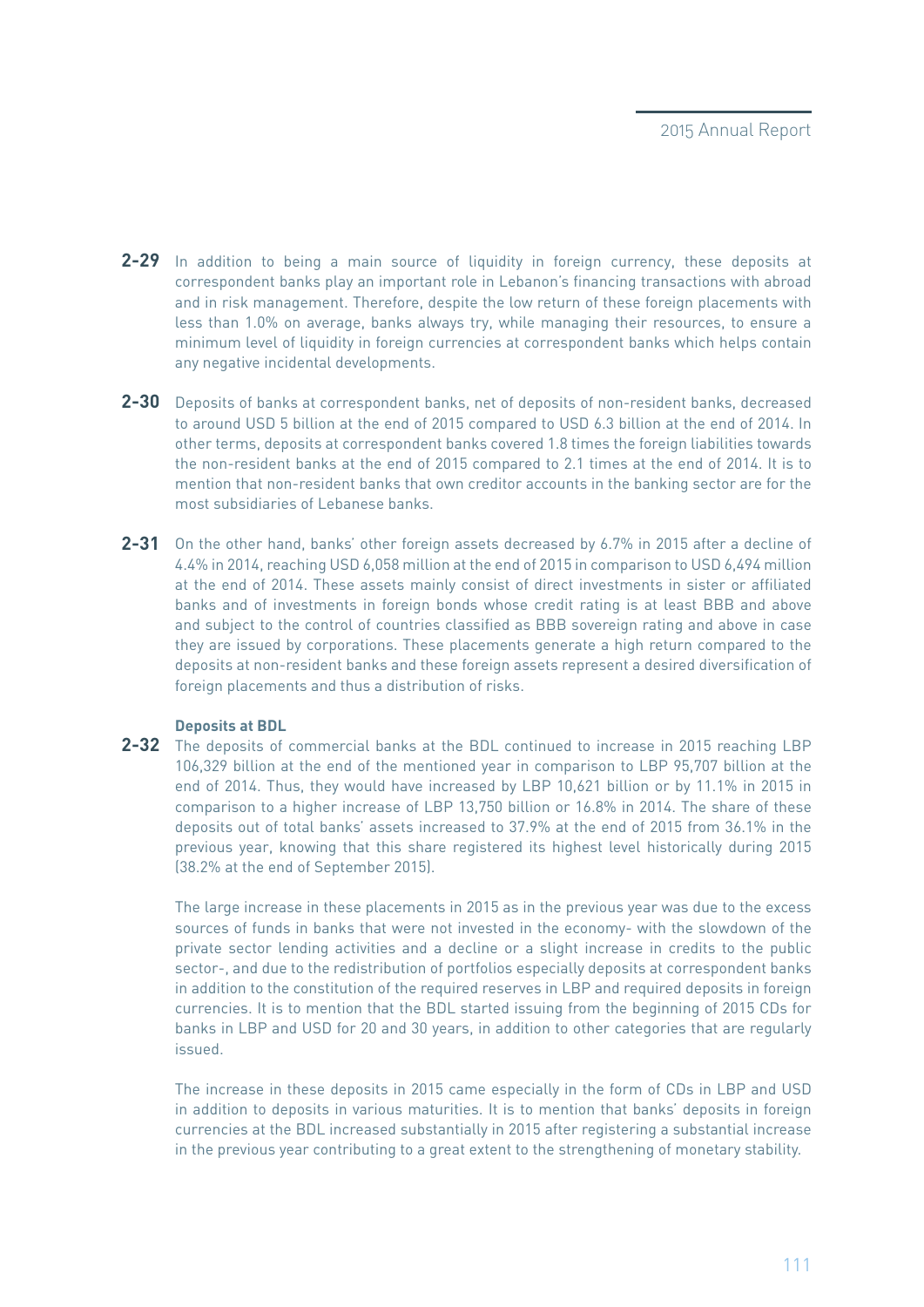## III- BANKS AND RISK MANAGEMENT

- **3-1** The banking profession entails banks' exposure to several types of risks that are effectively managed. Lebanese banks adopt international regulatory and supervisory standards and practices of the banking industry through compliance with rules, regulations and guidelines issued by the local monetary and supervisory authorities in Lebanon and in all the countries where banks operate. These regulations stipulate the application of specific standards peculiar to the Lebanese situation, in addition to the international standards after their adaptation to the Lebanese banking structure and its characteristics, and with a margin of flexibility in the application and progressiveness in implementation, as needed.
- **3-2** The BDL took in the last two years additional precautionary measures aimed at better management of bank risks addressing specifically combating money laundering and terrorist financing which we will tackle in the next section. These measures have also focused on other issues in the banking profession such as the modification of the status of the Central Office of Credit Risk (Centrale des Risques) in a more strict direction, the classification of loans, distributing the principal credit portfolios, debt restructuring, lending to related parties, real estate loans, placing higher ceilings on retail loans, forming provisions and general reserves on retail loans, in the presence and even in the absence of indicators of payment delays, and forming collective provisions on interest generating loans portfolio other than retail ones. These measures will be detailed in the second part of the report.

Alternatively, the BDL established the "Compliance Unit" at the beginning of 2016 with the aim to ensure that all departments at the BDL and also in banks and regulated institutions comply with the applicable laws and regulations especially those in relation to combating money laundering and terrorist financing and suggesting measures to prevent and/or manage the ensuing risks. The BDL had established in 2014 the "Financial Stability Unit" with one of its main functions being to observe the financial and banking situation, to look-up the potential risks and crisis and to prevent crisis occurrence. It is to mention that with the increase in regional risks and the beginning of turbulences in some countries, the Banking Control Commission (BCC) started implementing stress testing<sup>3</sup> on the concerned banks.

#### **Reputation Risk resulting from the non-application of compliance measures**

**3-3** Banks are seriously involved with the subject of combating money laundering and terrorist financing and with the international sanctions imposed on individuals and institutions in several countries, first by a conscious and responsible decision of banks administrations and second, in compliance with Law 318/2001 and its amendments (Law no. 44/2015) and with international standards of the banking industry and with circulars and lists issued by the monetary and supervisory authorities in order to safeguard the banking sector, the savings of the Lebanese, and to protect the Lebanese economy. Banks have developed in this domain throughout the last few years effective policies and systems, which made them gain credibility in the international financial markets. Bank management is seriously emphasizing the attendance of its employees on a permanent and intensive basis training seminars and workshops organized by the BDL, the Association of Banks in Lebanon, the

The stress tests included the portfolios of loans and advances, exchange rate fluctuations, the decrease in the value of assets used as 3collateral, with banks being asked to take collective provisions as a result of these tests.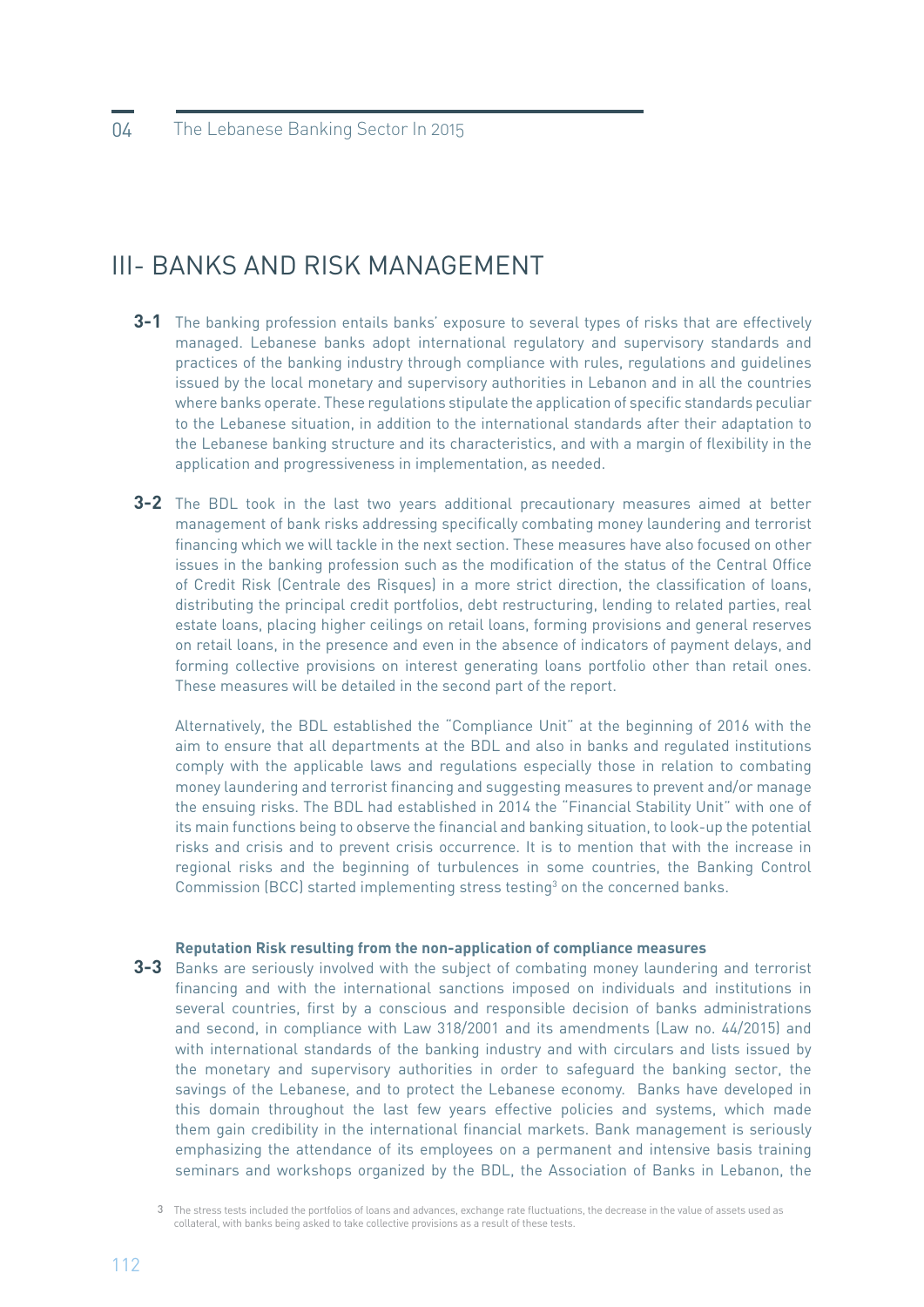banks themselves in addition to international parties. These seminars cover laws, systems, and also the standards and international developments concerning the subject of combating money laundering and terrorist financing, and the awareness on how to identify, freeze and report suspicious transactions, and the constant communication with the Special Investigation Commission, with the purpose of reaching higher levels of culture, technical know-how, and professionalism in the banking profession.

- **3-4** After the Parliament passed in November 2015 the four financial laws related to combating money laundering and terrorist financing (Law 44/2015), the declaration of amounts of carried cash at the border, the exchange of tax information, and on Lebanon's adherence to United Nation's 1999 International Convention for the Suppression of the Financing of Terrorism, the legal framework for fighting money laundering and terrorist financing would have been completed. This protects the work and practice of banks at this level in addition of course to the circulars and decisions of the BDL and the Special Investigation Commission. As a result, FATF considers Lebanon to have met all the international required conditions which keeps Lebanon's banks within the global financial system.
- The BDL took intensive and important measures in the last years to fight money laundering and **3-5** terrorist financing out of which we mention the issuance of circular no 126/2012 on the relation of banks with the correspondents, and circular no. 128/2013 related to the establishment of the compliance department, and also issuing in September 2014 intermediate circular no. 371 in which BDL asks banks, among other things, to appoint an AML/CFT Branch Officer, a person in charge of controlling the financial and banking operations to combat money laundering and terrorist financing in each branch of the bank. Through intermediate circular no. 393 issued in June 2015, banks were asked to establish an effective internal control system to combat money laundering and terrorist financing concerning the electronic banking and financial transactions. The BDL also issued in December 2015 basic circular no. 136 concerning the application of the UN Security Council resolutions no. 1267 (1999), 1988 (2011), 1989 (2011), and any related successor resolutions. Through intermediate circular no. 411/2016, the BDL prohibited banks from dealing with companies whose stocks are issued in bearer form. In April 2016, the BDL prohibited banks from issuing prepaid cards that are not linked to a bank account. The Central Bank also issued in May 2016 basic circular no. 137 on dealing with the US Act of December 18, 2015 and with its implementing regulations regarding the prevention of access by Hizballah to international financial and other institutions. The BDL also modified through intermediate circular no. 421 issued in May 2016 the "Regulations on the Control of Financial and Banking Operations for Fighting Money Laundering and Terrorist Financing" incorporated in the basic circular no. 83/2001, as it added from among many things, some types of institutions (such as specialized lending entities "comptoirs") and Non-Profit Organizations (NPOs) on the list of high risk entities, as well as asking for the establishment of an AML/CFT board committee.
- **3-6** In the same framework, and by a decision of the Committee on Compliance and Anti-Money Laundering at ABL, several "Compliance General Meetings" were held on a regular basis since 2013 for the directors of compliance departments in banks operating in Lebanon. Several subjects were discussed and coordinated, in their last meetings, related to the scope of work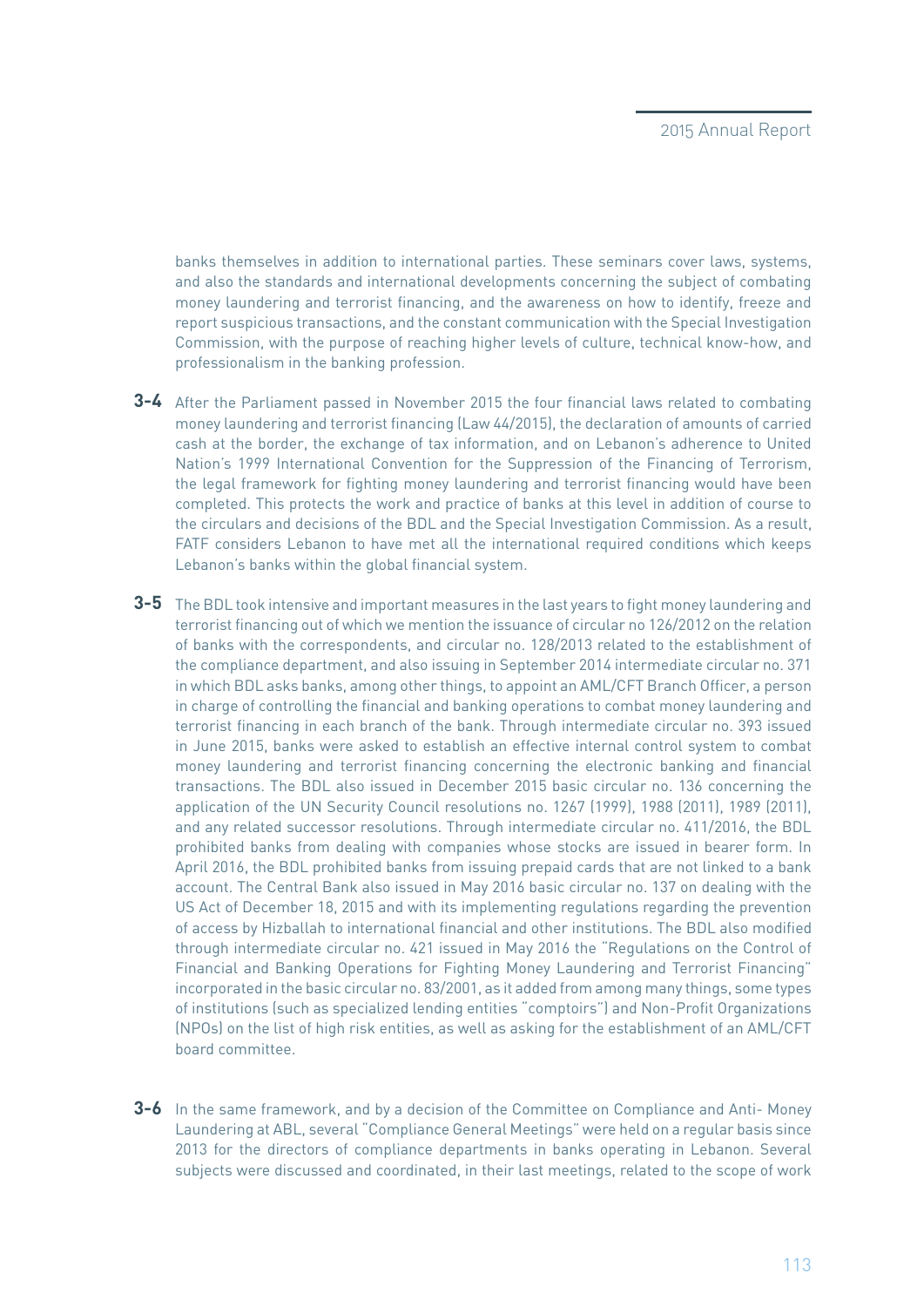of the compliance department out of which, for example, the four financial laws passed by the Parliament in November 2015, the relationship with correspondent banks, the compliance with the international laws and requirements, in addition to other subjects.

The ABL and Lebanese banks continued their regular external moves in 2015 aimed especially at the USA and a number of European countries with special importance to the banking sector. Meetings were held with high level public officials and bankers to reinforce the reputation of the Lebanese banking sector and its image abroad and to preserve, even strengthen, the relationship with correspondent banks to remain a part of the international financial system, for the benefit of the customers, the banking sector and the Lebanese economy.

#### **Solvency Risk**

- Banks pay special attention to the subject of risks related to weak solvency or to the insufficient **3-7** capital to cover all types of risk inherent in the daily commercial operations of the bank. Banks always seek to reinforce their solvency and capital base not only for the purpose of facing the many risks, covering possible losses, the compliance with related local and international standards, but also to preserve the high financial strength to support the requirements of growth and expansion in the existing and potential activities and in the financial markets, in addition to protecting the funds of depositors, other lenders and investors in the banks. The process of evaluating and following the sufficiency of capital is in line with the policies and procedures established by the banks' administrations and based on the rules and ratios and measures imposed by the local supervisory authorities, and as such based on the provisions of the circulars on capital adequacy especially BDL's basic circular no. 44 and its amendments. The size of capital required at all times and conditions is thus matched with the Risk Weighted Assets and Off-Balance sheet commitments especially credit risk, market risk, operational risk, as is practiced in the international banking industry and based on international standards.
- Lebanese banks adopt in general the Standardized Approach in measuring credit risk weighted **3-8** assets, and the Standardized Measurement Method in evaluating market risk weighted assets, and the Basic Indicator Approach in measuring operational risk. In order to meet the requirements of capital adequacy based on Basel 3, the BDL placed in 2011 a minimum level of capital to risk weighted assets to be gradually achieved by the end of 2015, for Common Equity Tier 1 Ratio to be no less than 8%, for Tier 1 capital ratio to be no less than 10%, and Total Capital Ratio to be no less than 12% knowing that the Basel 3 accord stipulates a period ending in 2019 to reach the ratio of 10.5%. These ratios include a capital conservation buffer that is to reach 2.5% of risk weighted assets by the end of 2015.
- **3-9** The Lebanese banking sector is characterized by a high solvency ratio, according to Basel standards and in conformity with the best practices and criteria adopted in the banking industry worldwide. According to the monetary and supervisory authorities, the solvency ratio (Total Capital/Risk Weighted Assets) was around 15.1% at the end of 2015, based on Basel 3 standard. The Lebanese banking sector did not face difficulties related to the implementation of Basel 3 as it attempted in the last previous years to strengthen its Tier 1 Capital by retaining part of the profits in capital and through the issuance of shares. Furthermore, the banking sector always goes in pair with new international regulations and measures which became stricter with the increase in the level of quality and transparency in the capital base and the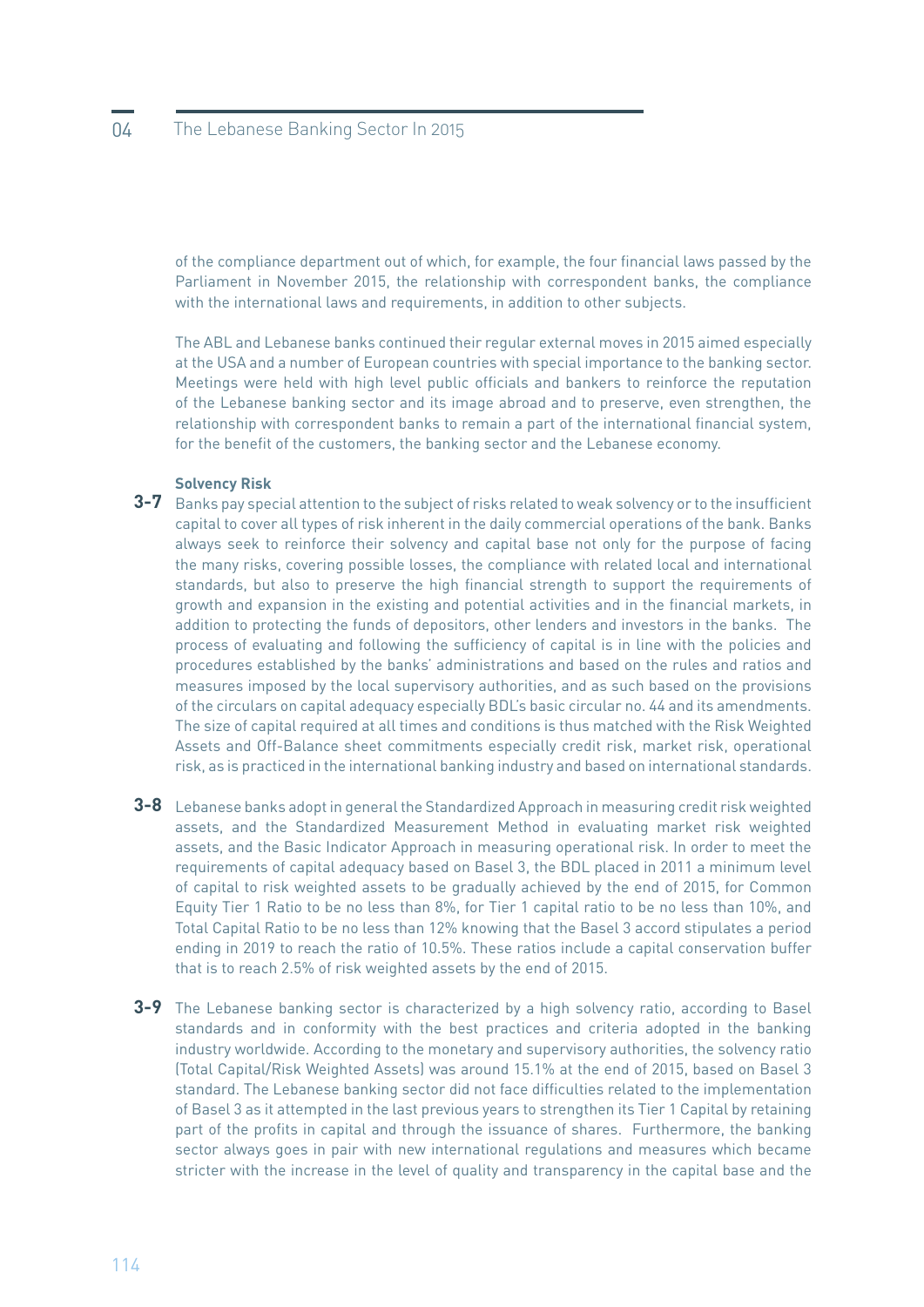enhancement of the level of risk coverage and the control of the excess borrowing, or the ratio of debt to bank sources of funds and other subjects. It is also to note that the Basel Committee leaves to the local monetary authorities an important margin to assess what is appropriate to the local market.

#### **Credit Risk**

- **3-10** In line with the international guidelines on Compliance and Corporate Governance, banks operating in Lebanon determine the level of their credit risk appetite and credit risk limits through their boards of directors that inform in their turn the specialized committees and directorates about this subject to set policies and take procedural measures commensurate with their decisions and stated goals. Banks try to control or limit credit risk by placing limits or maximum ceilings on the size of risks they are willing to accept be it in relation to counterparties or the industry and geographic concentration as well as monitoring and following up the degree of risk exposures and its suitability or conformity with the limits that have been set. In fact, there are ceilings placed for placements at banking or financial institutions and in financial instruments with high credit rating, and for exposure to sovereign risk, in addition to the restrictions applied on loans and advances to customers including restrictions concerning the country, the economic sector, the terms, the credit rating, the guarantors and others to avoid concentration risk.
- **3-11** Banks try to limit credit risks related to loans and advances granted to customers, through a series of adopted measures that address the initiation of the loan, the formation of the credit file, the provision of necessary documents, guarantees and collaterals, the follow-up, the periodic classification of loans based on the instructions of the monetary and supervisory authorities, and by forming the necessary provisions against loans according to their classification, so that bad loans are fully provisioned and recorded off-balance sheet. Banks are also committed to the precautionary standards pertaining to loans to one borrower and those granted to related parties- individuals and companies. Additionally, bank management insists that large institutions and large borrowers provide audited balance-sheets, on one hand, and adequate guarantees, on the other. Granting credit facilities is the beginning of joint work between bank branches and the concerned divisions, departments, and units in the head office where credit analysis is performed on the creditworthiness of the borrower and his ability to repay, and the feasibility study of projects. The credit risk management division reviews the file and conducts credit analysis independently and prepares a written opinion of the risks associated with the credit facilities that were studied and submits it to the concerned credit committees. Credit committees are responsible for approving the facilities up to the level specified for them. Banks have different levels of authorities or parties trusted with approving loan application, and this depends on the nature and size of requested facilities and designated ceilings. Thus, approving the loan may be confined to the approval of credit committees or may be subject to executive committees or to the boards of directors.
- **3-12** The credit risks inside the Lebanese economy remained in general and to a large extent under control despite the deceleration of economic growth in the last few years. The ratio of doubtful debts/ total loans increased slightly to 3.64% at the end of 2015 against 3.59% at the end of 2014, and the provisions on doubtful debts (provisions/doubtful debts) decreased slightly to 68.8% against 71% during the two mentioned years respectively. It is to mention that the ratio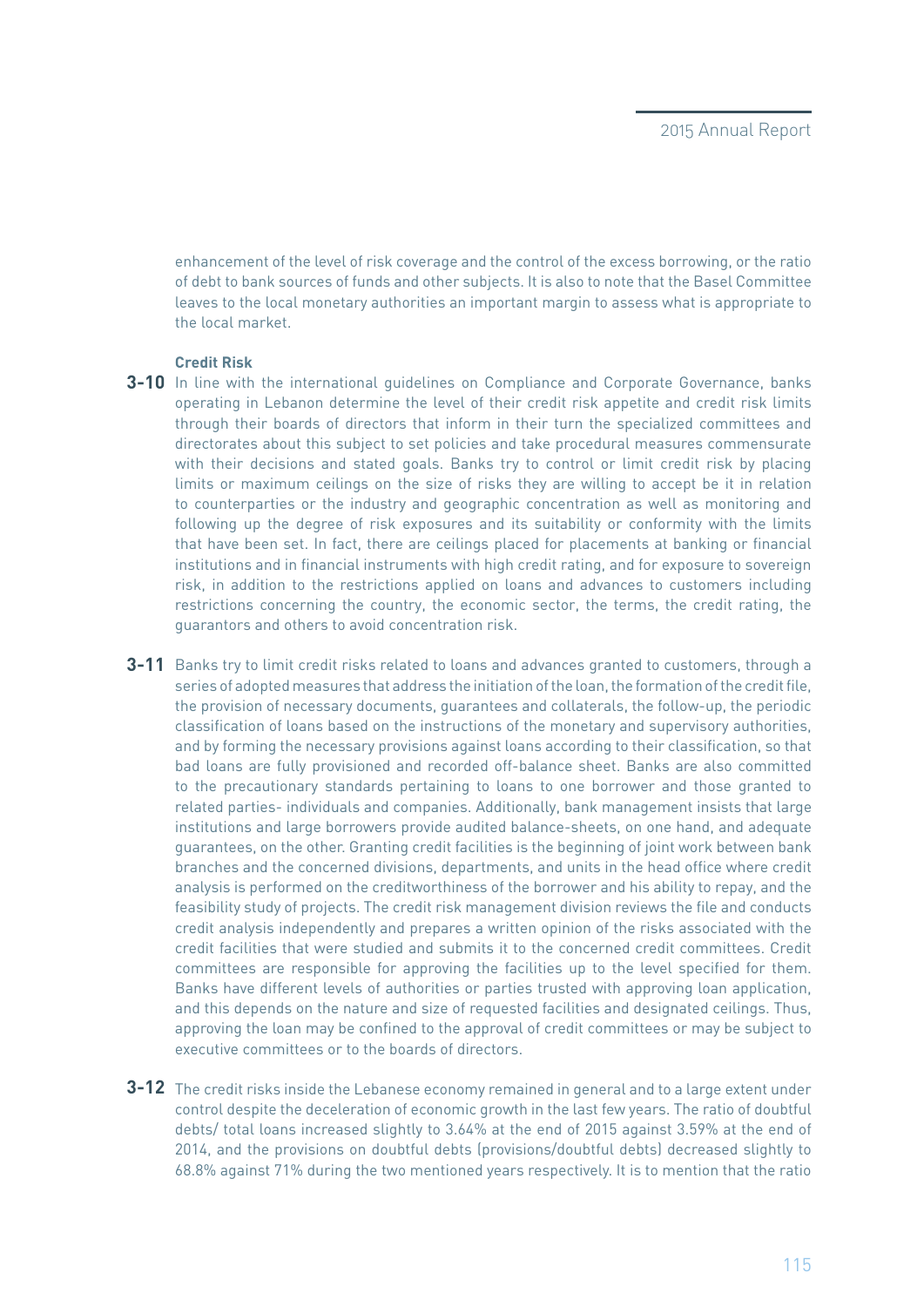of doubtful debts/ total loans reached 3.8% on average for the MENA countries based on the latest available information.

On the other hand, bank sovereign risk exposure increased in 2015, where the share of banks' loans to the public sector and deposits at the BDL reached 58.2% of total placements at the end of the mentioned year, against 57.4% at the end of 2014. It is worth indicating that a relatively large part (around 49%) of placements with the public sector and the BDL is in LBP practically negating default risk. As for placements in foreign currencies, they are invested for a large part at the BDL, which re-invests such placements abroad in low-risk and highly liquid instruments that may be similar to bank assets abroad. Moreover, the sovereign rating of Lebanon did not witness a major decline in 2015 except that "Standard & Poor's" revised the outlook on the credit rating of Lebanon to "negative" from "stable" to follow the credit agencies of Moody's and Fitch that did this before, while the three mentioned agencies maintained their sovereign credit rating for Lebanon. It is worth noting that the Lebanese government has never defaulted on payments, while the Eurobonds are to a large extent held by resident responsible parties, which lowers default risk.

#### **Interest Rate Risk**

**3-13** There were no negative developments concerning interest rate risk in 2015, due to the quasistability of the interest rates on the LBP and the USD. The risks related to interest rate fluctuations are considered under control regarding banks' loans to the private sector, as they are variable rate loans by nature in a large part. Therefore, interest rates applied on these loans are being periodically reviewed in line, to a large extent, with the period of revision of interest rates applied on deposits. However, the situation is not the same for loans granted to the public sector and for banks' holdings of CDs at the Central Bank, since their maturities are relatively longer with fixed rather than variable interest rates. The weighted life, for example, was around 3.3 years for the Treasury bills portfolio in LBP at the end of 2015 and around 6.3 years for the Eurobonds portfolio (without Paris 2 and 3 Eurobonds). It is noteworthy that interest paid on deposits in LBP is related to the return on Treasury bills in LBP, not the opposite. Moreover, the yield on long-term Treasury bills and CDs takes into account these risks, i.e. interest rates fluctuations, in addition to the fact that Treasury bills and CDs are marketable and relatively liquid, unlike the loans to the private sector. All these factors tend to limit these risks. While the risks associated with a further increase in interest rates on the USD may exist in the future with the possibility of an interest rate rise by the US Federal Reserve, its impacts on the cost of banks' sources of funds will remain limited as interest rate increases will gradually take place over many years so that this policy does not negatively affect the already weak growth rates in the USA. It is to note that the Federal Reserve Bank increased at the end of 2015 the interest rates on the USD by 25 basis points.

#### **Exchange Rate Risk**

Exchange rate risks remained low and acceptable in 2015 as there were no new developments **3-14**regarding the commitment of the government and BDL to the policy of fixing the exchange rate of the USD/LBP and the availability of sufficient means for that. The BDL's foreign currency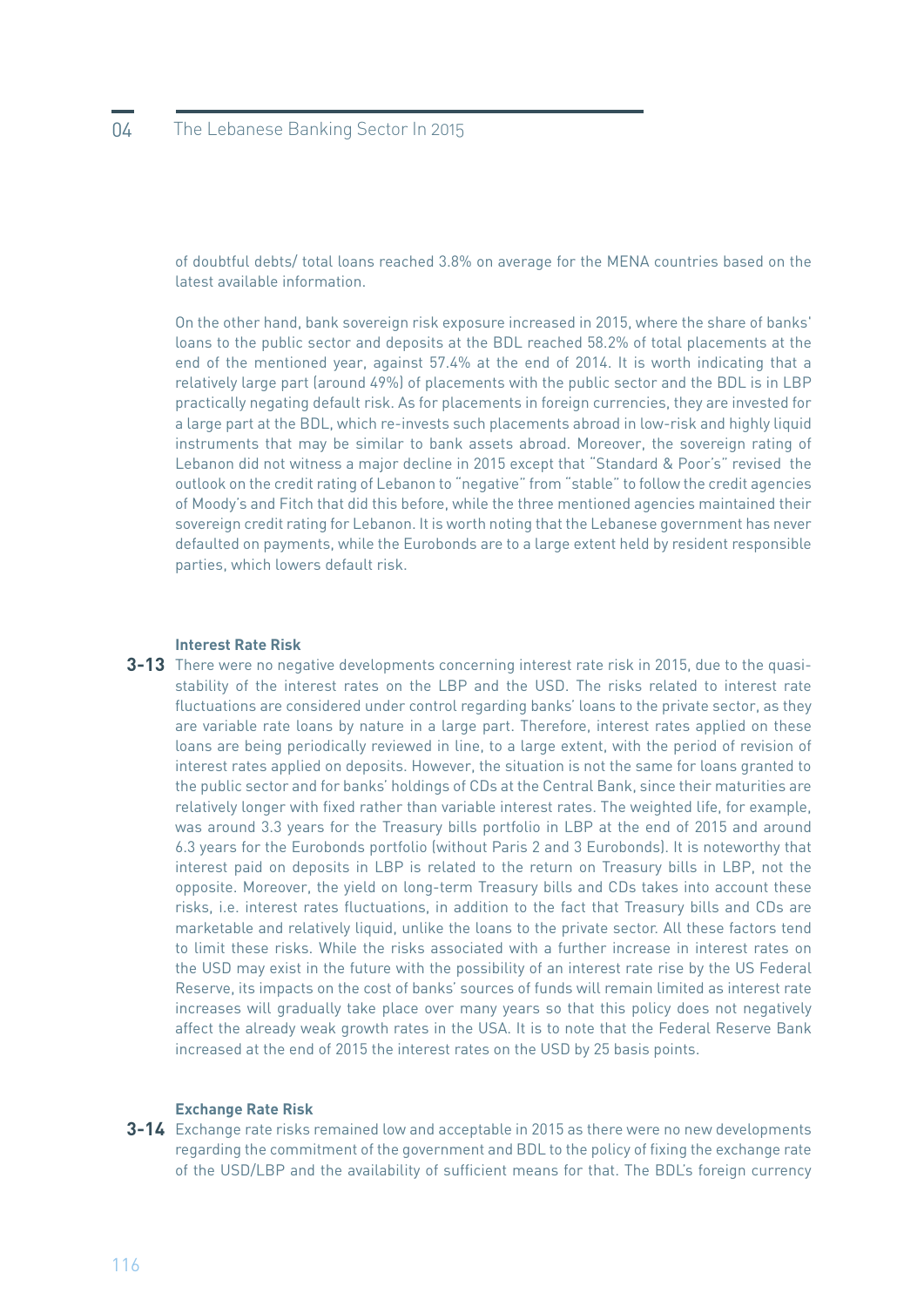reserves remained at a high level standing at USD 30.6 billion at the end of 2015 which covers 20 months of imports and the equivalent of 59% of the monetary aggregate in LBP (M2) and 24.8% of the broad monetary aggregate (M3). Exchange rate risk remained also low in terms of the structure of exchange positions in banks' balance-sheets. For the record, banks are strictly not authorized to take net, short or long, trading position that exceed 1% of the net Tier One capital. At the same time, banks' global foreign exchange position should not exceed 40% of the net Tier One Capital.

#### **Operational Risk**

**3-15** Banks operating in Lebanon adopt a set of policies and procedures in managing operational risks related to a sudden interruption in working systems, or to human and administrative errors in achieving required duties, or to fraudulent operations, or to the exposure to external events such as natural disasters, strikes, demonstrations or others which could cause a damage to the reputation of the bank, or could have legal or organizational impacts, or could lead to a financial loss. There is an operational risk management framework subject to annual audit based on required supervision and in line with the practice of the international banking industry, and also an independent team to manage these operational risks whose main duty is to apply the contents of the mentioned framework, in coordination and cooperation with other units in the bank such as internal audit, or the corporate information security and business continuity. The framework for managing the operational risk includes principals tested in reality such as the Redundancy of Mission Critical Systems, Segregation of Duties, application of Strict Authorization Procedures, Daily Reconciliation, in addition to managing operational risks at the practical level, and other principals or directives. Insurance coverage is used as an External Mitigant to limit risks in accordance with the size and characteristic of the activity. Banks operating in Lebanon apply in general the Basic Indicator Approach for calculating the required capital in the face of operational risks, thus complying with the Standardized Approach of Basel 2 accord on capital adequacy.

#### **Liquidity Risk**

**3-16** The Lebanese banking sector enjoys high liquidity levels, whether in LBP or in foreign currencies, which keeps the liquidity risk largely under control to a great extent. Banks have adopted for many years a strategy of maintaining a floor level of liquidity in LBP and particularly in foreign currencies in order to reinforce the confidence in the banking sector in general, and to preserve it by dealing quickly with any negative development which may suddenly occur. This strategy has proven its efficiency in overcoming many crises, strengthening confidence in the sector and contributing to maintaining monetary stability. The ratio of overall liquidity in LBP and foreign currencies, i.e. reserves and portfolio of Treasury bills in LBP and foreign currencies of less than one year maturity and foreign assets, excluding claims on the nonresident private sector reached 57.4% of total deposits and other liabilities at the end of 2015 (around 57% at the end of 2014). This ratio is the highest in the region in comparison to the average ratio of reserves and foreign assets over total assets of the Arab banking sector standing at 29.4% over the same period. Moreover, the ratio of primary liquidity in foreign currencies or deposits at BDL and at banks abroad reached around 47% of total deposits and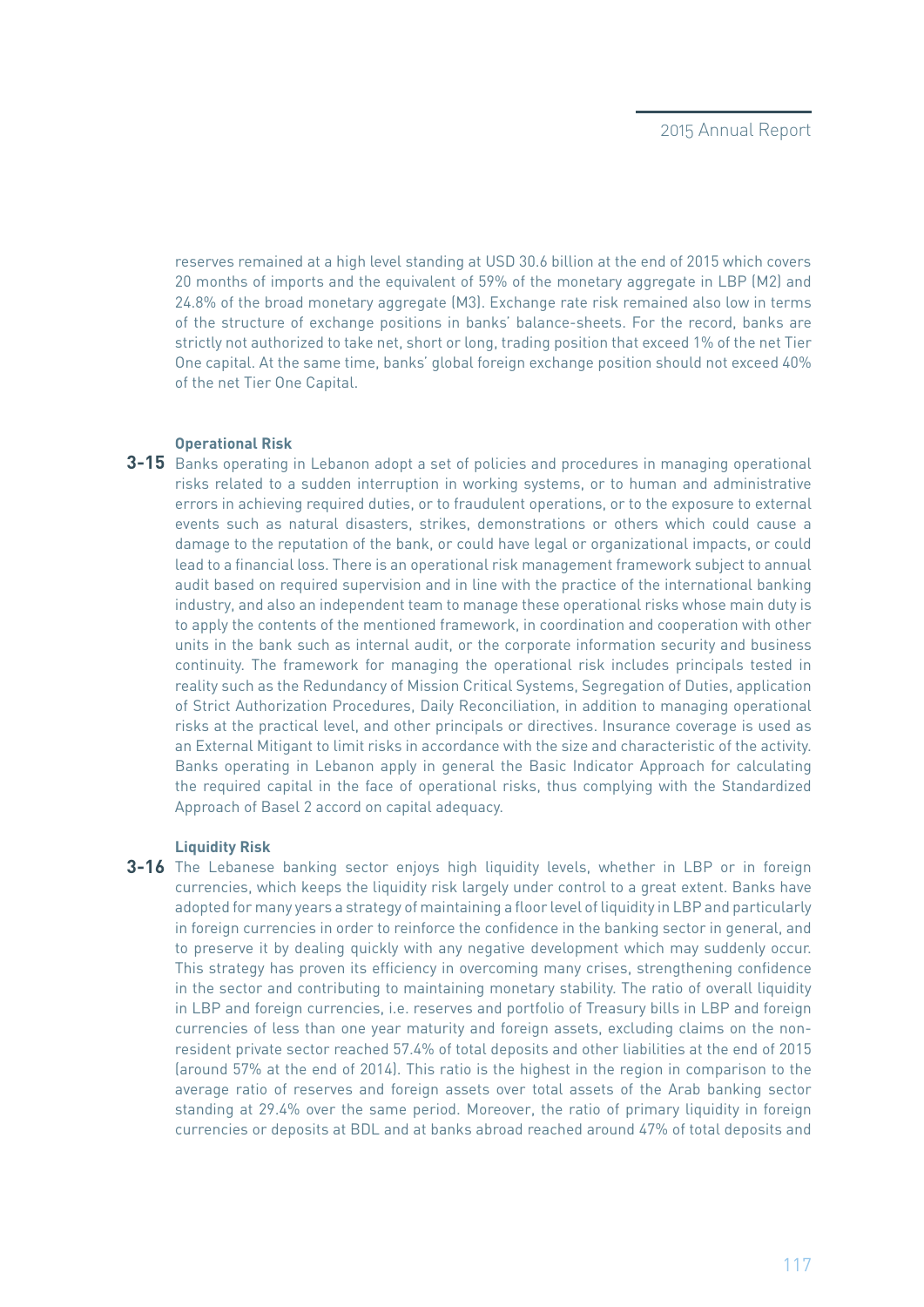other liabilities in foreign currencies, knowing that such a high level is considered necessary for good management of deposits in foreign currencies in a dollarized economy, in the absence of a lender of last resort.

# IV- BANKING SECTOR PERFORMANCE

- In 2015, net consolidated profits of banks operating in Lebanon (Lebanon's branches) reached **4-1** LBP 2,839 billion (USD 1,883 million), thus increasing in a year by 9.6% compared to a lower increase of 5.3% in 2014. Given that bank profits growth rate in 2015 was higher than the growth rate in bank total assets (6.0%) and in core capital (6.1%), the return on average shareholders' equity (ROAE) slightly increased to 11.63% in 2015 from 11.56% in 2014 and the return on average assets (ROAA) rose to 1.02% from 0.99% respectively during the same two periods.
- The slight increase in ROAA was due to a slight increase in each of the profit margin, or net **4-2** profits over total operating revenues, (16.3% in 2015 compared to 16.2% in 2014) which shows the ability to control cost, and the net interest margin, or interest received minus interest paid over total assets (1.68% in 2015 compared to 1.66% in 2014) which reflects the continuation of effectiveness of managing interest expense.
- The improvement in ROAE is the result of the increase in ROAA mentioned above between **4-3** 2014 and 2015 compared to a stable equity multiplier, or total assets over total capital which implies the continuity of banks to rely on capital in increasing assets or placements more than debt or liabilities. This shows one more time the inverse relationship between solvency and profitability.
- The ROAE and the ROAA for banks in Lebanon are comparable to the world averages but lower **4-4** than the ones in Arab and emerging countries (especially ROAA). For the sake of comparison, the ROAE reached 11.65% and the ROAA 1.52% for banks in the Middle-East based on the latest available information. This reflects the fact that banks in Lebanon maintain a high level of liquidity to face risks and any fluctuations that may occur in light of the instability prevailing in Lebanon and the region as a whole.
- The cost to income ratio slightly decreased to 52.4% in 2015 from 53.0% in 2014. There was **4-5**an increase in the cost that includes total staff expenses, operating and general expenses, and depreciations by 7.0%. But the growth rate of net financial income was higher (8.2%) realized by the contribution of the increase in net interest received (despite the slight increase in net provisions on doubtful loans), net profits on financial transactions, foreign exchange operations and return from stocks, shares and participations, knowing that net commissions decreased between 2014 and 2015 with the decline in economic activity and foreign trade in general. It is to be mentioned that banks formed excess provisions due to the economic and domestic situations and risks that have affected clients in neighboring countries. Banks are also required pursuant to the intermediate circular no. 420 to constitute provisions against debit accounts that are closed in applying the measures, sanctions, and restrictions decided by the international organizations or by foreign sovereign authorities and to work on collecting these loans from the concerned clients without amending their credit classification.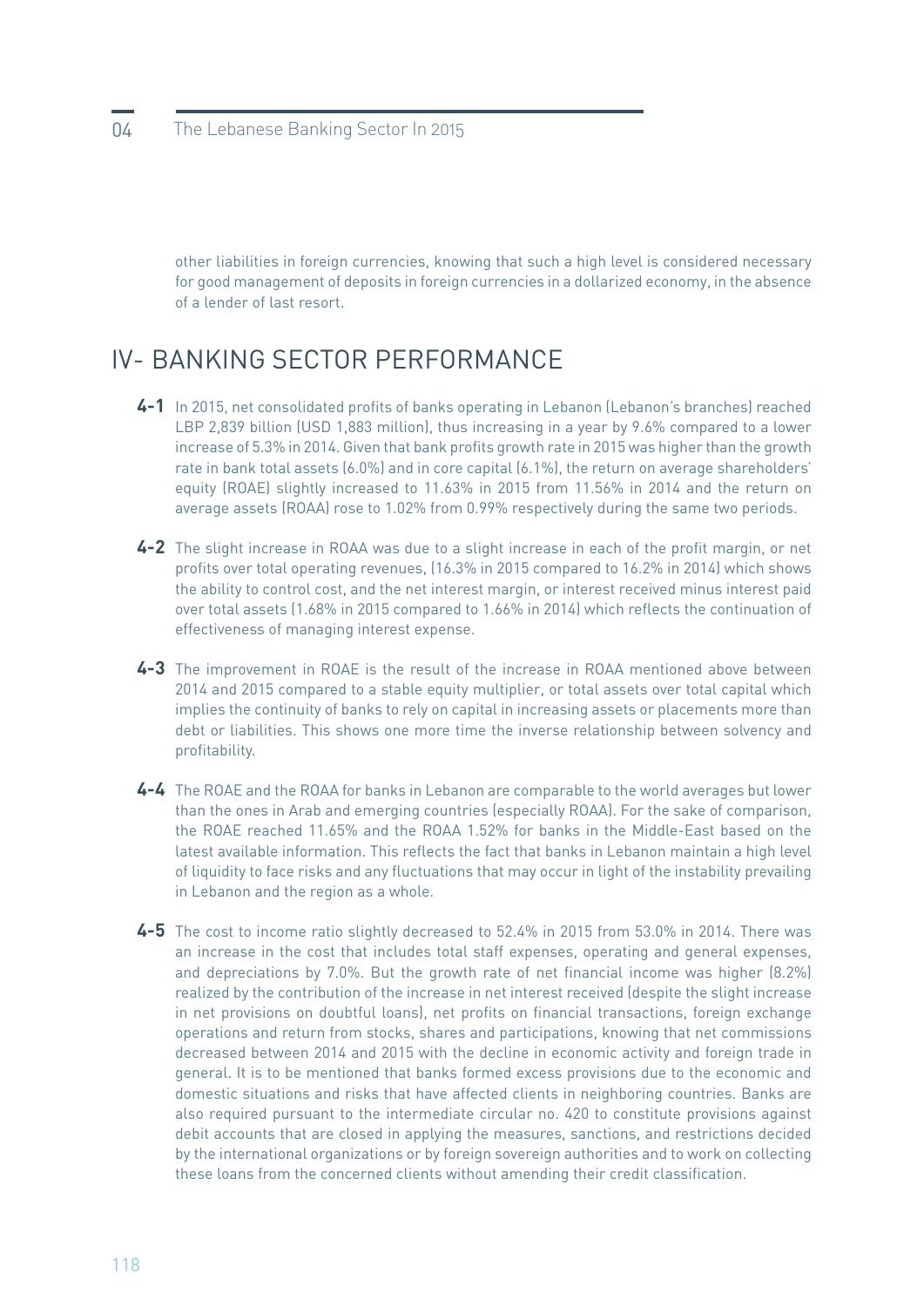| $\Gamma$ rolled Loss Accounts of the Daliking Sector (LDF Dittion) $\blacksquare$ |        |        |        |  |
|-----------------------------------------------------------------------------------|--------|--------|--------|--|
|                                                                                   | 2013   | 2014   | 2015   |  |
| 1 - Interest received                                                             | 12,716 | 13,709 | 14,842 |  |
| 2 - Interest paid                                                                 | 8,422  | 9,213  | 10,019 |  |
| 3 - Interest margin (1)-(2)                                                       | 4,294  | 4,496  | 4,823  |  |
| 4 - Net provisions                                                                | $-186$ | $-294$ | $-318$ |  |
| 5 - Net interest received (3)-(4)                                                 | 4,108  | 4,202  | 4,505  |  |
| 6 - Net commissions & other income                                                | 2,054  | 2,294  | 2,523  |  |
| 7 - Net financial income (5)+(6)                                                  | 6,162  | 6,496  | 7,028  |  |
| 8 - Operating & General expenses                                                  | 3,054  | 3,230  | 3,446  |  |
| 9 - Depreciations & net provisions/profits on tangible<br>and intangible assets   | 179    | 214    | 239    |  |
| 10 - Ordinary profits before tax (7)-(8)-(9)                                      | 2,929  | 3,052  | 3,343  |  |
| 11 - Extraordinary net income                                                     | $-2$   | 30     | 35     |  |
| 12 - Profits before tax (10)+(11)                                                 | 2,927  | 3,082  | 3,378  |  |
| 13 - Tax on profits                                                               | 467    | 493    | 539    |  |
| 14 - Net profits (12) - (13)                                                      | 2,460  | 2,589  | 2,839  |  |

 $P_{\text{max}} = \text{R}_p + \text{R}_p$  (LDD billion)

**Source:** BDL

The table below details the evolution of income between 2014 and 2015. Total revenues **4-6** increased from LBP 16,034 billion to LBP 17,401 billion respectively, registering an increase of LBP 1,367 billion or 8.5% (+8.6% in 2014). This resulted from the increase in interest received (8.3%), net gains on financial instruments (+14.7%), net profits on foreign exchange (+71.3%), and gains on stocks, shares and participations (+53.1%), in comparison to a decline in net commissions received (-5.8%) and other operating income (-21.4%). The interest received is tied to the loans to the private sector, and the investment in sovereign financial instrumentssuch as Treasury bills and CDs in local currency and US dollar- and non -sovereign financial instruments, knowing that interest rates in Beirut market registered slight changes in general between 2014 and 2015 as such the global interest rates remained at very low levels. The decrease in net commissions is possibly due to the decrease in the off-balance sheet activities tied basically to the letters of credit and asset management accounts. Based on that, the share of interest received constituted 85.3% out of total income in 2015 (85.5% in 2014) compared to 14.7% for the share of commissions and other income (14.5%) for the same two periods respectively.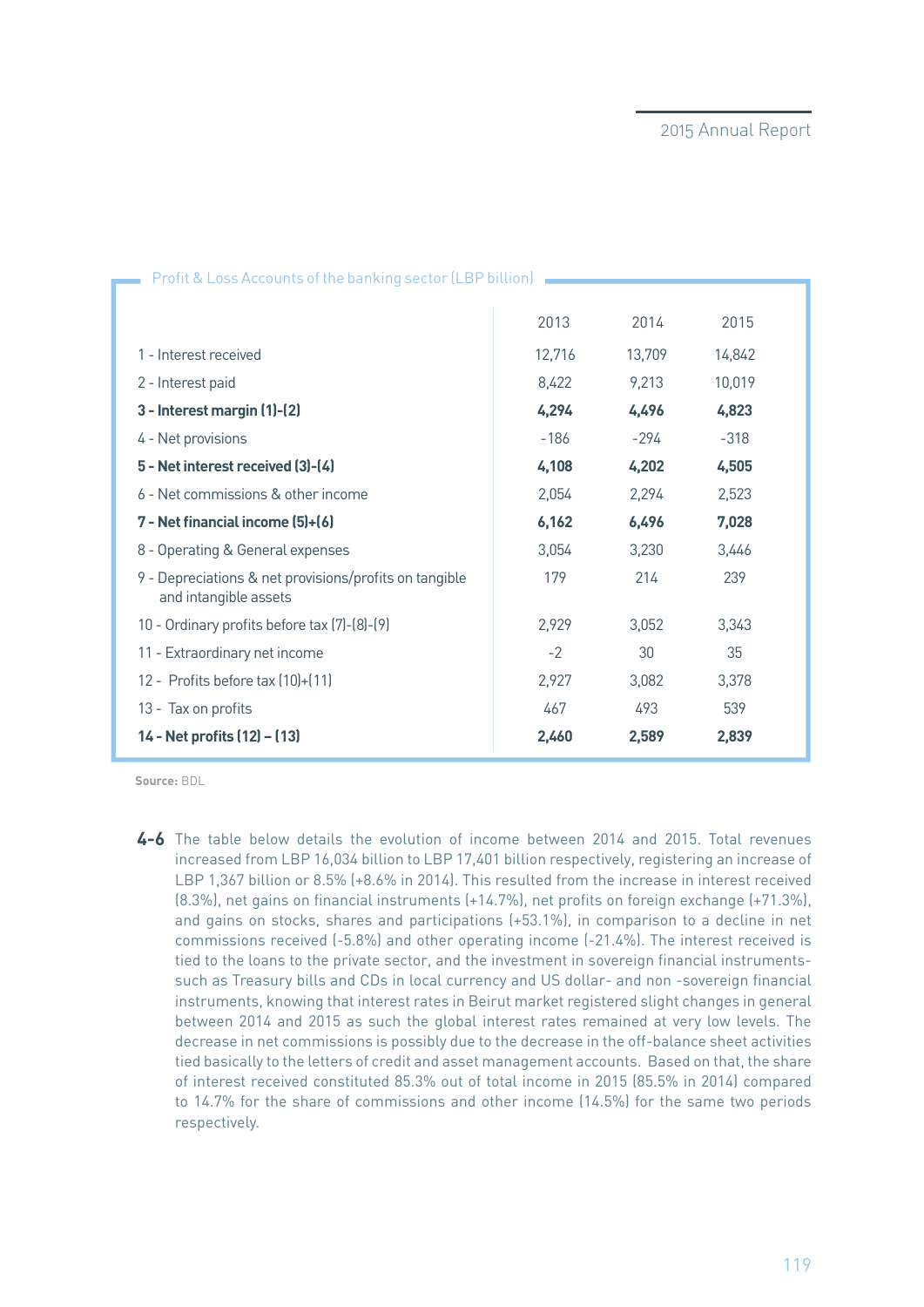It is indicated that the share of net interest received out of net financial income slightly **4-7** decreased to 64.1% in 2015 (64.7% in 2014), leading the share of net commissions and other net income to constitute 35.9% (35.3%) for the two mentioned years respectively. This goes in line with the concern of banks to diversify their services, including the strengthening of private banking, retail operations, capital market services, consultancy services and the financing of trade and other off-balance sheet operations, which will provide them with a parallel noninterest income in the form of fees and commissions. We point out that banks realized in 2015 from the operations on financial instruments more than they achieved from commissions contrary to the two previous years.

| <b>Income Composition (LBP billion)</b> |        |        |        |                         |
|-----------------------------------------|--------|--------|--------|-------------------------|
|                                         | 2013   | 2014   | 2015   | Change (%)<br>2015-2014 |
| Interest received                       | 12.716 | 13.709 | 14.842 | $+8.3$                  |
| Net commissions & other income          | 2,052  | 2,325  | 2,559  | $+10.1$                 |
| Net commission received                 | 928    | 996    | 938    | - 5.8                   |
| Net gain/loss on financial instruments  | 663    | 855    | 981    | $+14.7$                 |
| Net profits on foreign exchange         | 171    | 122    | 209    | $+71.3$                 |
| Net gain/loss on financial investments  | 213    | 207    | 317    | $+53.1$                 |
| Other operating income                  | 79     | 115    | 79     | $-31.3$                 |
| Net extraordinary income                | $-2$   | 30     | 35     | $+16.7$                 |
| <b>Total income</b>                     | 14,768 | 16,034 | 17,401 | $+8.5$                  |
|                                         |        |        |        |                         |

**Source:** BDL

The table below details the evolution and the distribution of expenses during the years 2014 **4-8** and 2015. Total expenses increased from LBP 13,445 billion to LBP 14,561 billion, or the equivalent of LBP 1,161 billion or 8.3%. Interest paid increased by 8.7% in 2015 in comparison to an increase of 9.4% in 2014 thus slightly exceeding the growth in interest received. This is due to the increase in deposits by around 5% with a slight increase in the average deposit rate (from 5.52% in 2014 to 5.58% in 2015 on LBP and from 3.03% to 3.16% on the USD respectively), while the interest rate on the non-resident financial sector remaining at low levels. In 2015, banks kept constituting provisions with the aim of hedging risks as previously mentioned.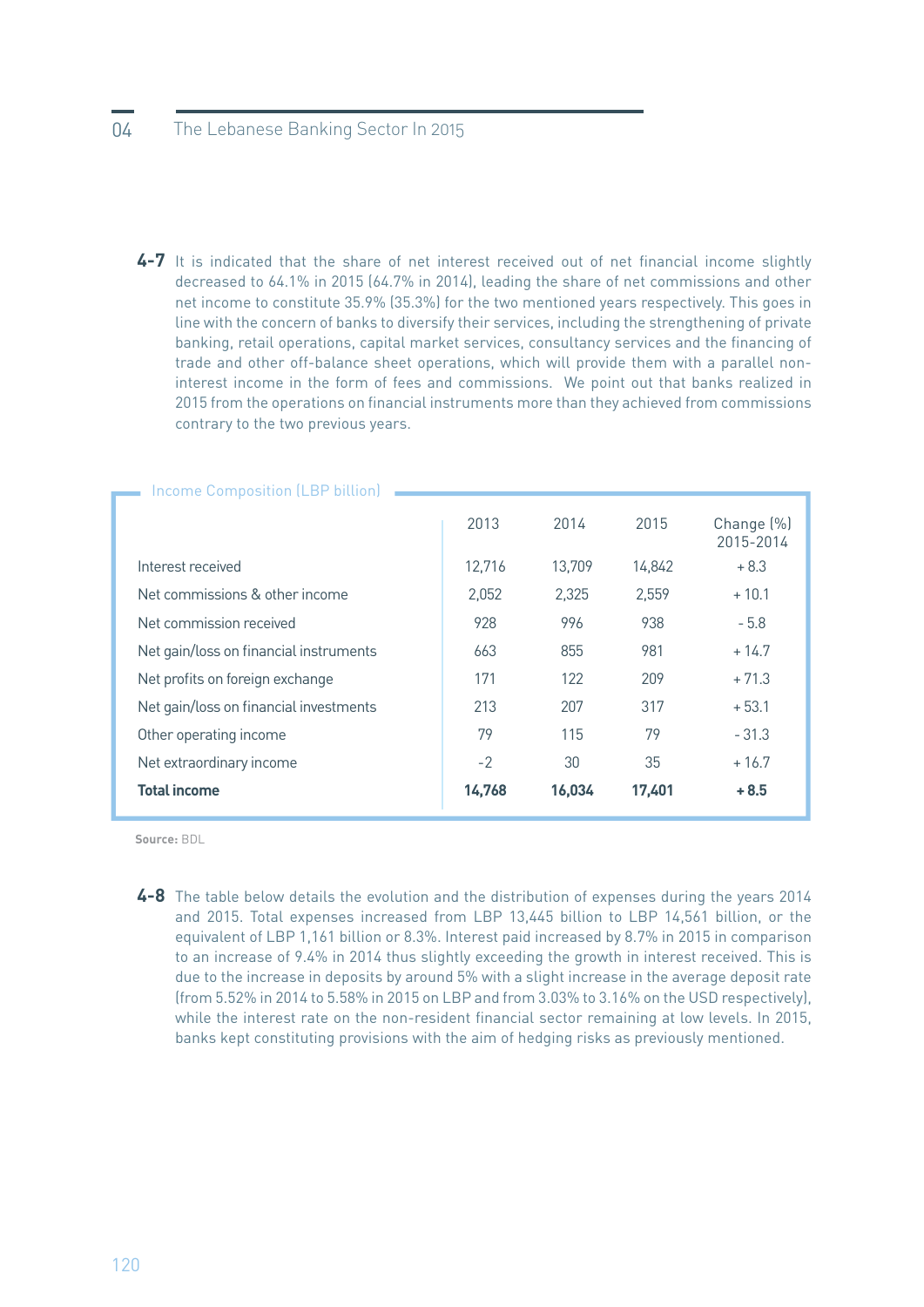| <b>Expenses Composition (LBP billion)</b> |        |        |        |                         |
|-------------------------------------------|--------|--------|--------|-------------------------|
|                                           | 2013   | 2014   | 2015   | Change (%)<br>2015-2014 |
| Interest paid                             | 8,422  | 9,213  | 10,019 | $+8.7$                  |
| Net provisions                            | 186    | 294    | 318    | $+8.2$                  |
| General & operating expenses              | 3,233  | 3.445  | 3.685  | $+7.0$                  |
| o/w staff expenses                        | 1,744  | 1,913  | 2,027  | $+6.0$                  |
| Tax on Profit                             | 467    | 493    | 539    | $+9.3$                  |
| <b>Total expenses</b>                     | 12,308 | 13,445 | 14,561 | $+8.3$                  |
|                                           |        |        |        |                         |

**Source:** BDL

Furthermore, general and operating expenses increased by 7.0% in 2015 (6.5% in 2014). This **4-9** increase largely resulted from the increase in staff expenses (+6% in 2015 compared to 9.7% in 2014) related particularly to the increase in the number of employees in the sector (+788 persons in 2015), and the annual increase and allowances that banks grant their employees based on the collective labor agreement knowing that transportation allowances in 2015 declined with the decrease in world oil prices. It is to mention that the increase in other operating expenses that banks bear for development and improvement required to keep pace with world banking standards increased substantially by 8.3% in 2015 in comparison to a lower increase of 2.8% in 2014. The tax on profit increased by 9.3% in 2015 (5.5% in 2014), reaching LBP 539 billion against LBP 493 billion in 2014, representing around 16.0% of net profit before tax.